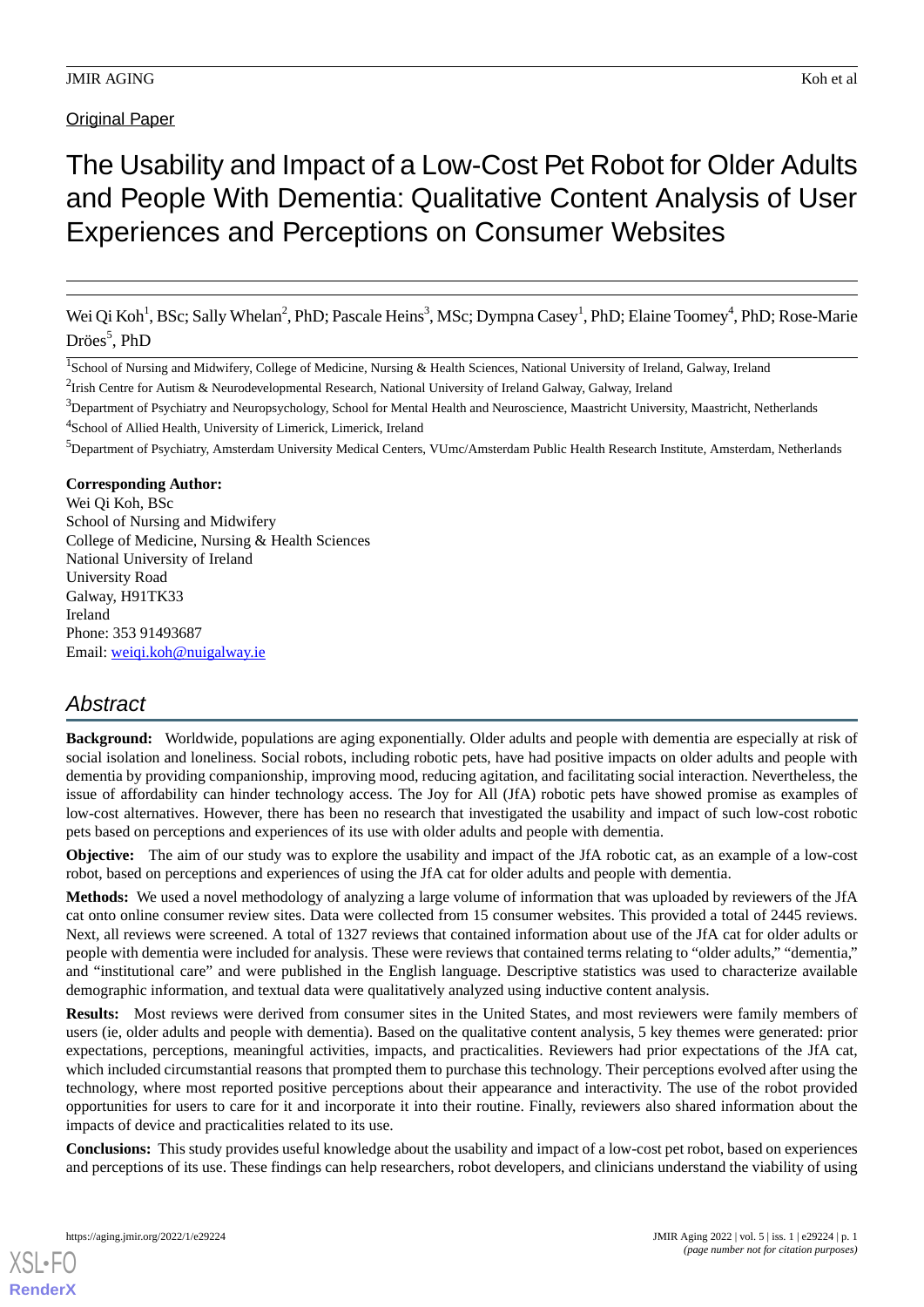low-cost robotic pets to benefit older adults and people with dementia. Future research should consider evaluating design preferences for robotic pets, and compare the effects of low-cost robotic pets with other more technologically advanced robotic pets.

*(JMIR Aging 2022;5(1):e29224)* doi: [10.2196/29224](http://dx.doi.org/10.2196/29224)

#### **KEYWORDS**

social robot; pet robots; low-cost robot; dementia; older adults; qualitative research; qualitative content analysis

# *Introduction*

Worldwide, the population is aging exponentially. Since the prevalence of dementia greatly increases with age, the corresponding number of people with dementia is also on the rise [\[1](#page-12-0)]. Older adults and people with dementia are especially at risk of social isolation and reduced psychosocial health [[2\]](#page-12-1). Social robots, such as robotic pets, are innovative technological solutions that are being developed and deployed to address the psychosocial needs of this population [\[3](#page-12-2)]. They are defined as autonomous or semiautonomous devices that are socially evocative and socially receptive [\[4](#page-12-3)], with the ability to interact with humans in a socially appropriate manner [\[5\]](#page-12-4). Pet robots are developed to simulate and substitute animal-assisted therapy [[6\]](#page-12-5). Although animal-assisted therapy can benefit the social and emotional health of older adults and people with dementia by providing companionship, eliciting relaxation, and reducing loneliness [\[7](#page-12-6),[8\]](#page-12-7), the use of live animals can pose several challenges. For instance, there is potential for transmission of zoonotic diseases, animal aggression, and compromised animal welfare [[9\]](#page-12-8). Therefore, the use of a robotic alternative is seen as a novel way to enable older people and people with dementia to reap the psychosocial benefits of animal-assisted therapy, while potential adverse effects are avoided. Overall investigations into their effects have demonstrated positive benefits for older adults and people with dementia. Their use was found to have positively affected physiological indicators through improved sleep, improved oxygenation and cardiac status, reduced use of psychotropic drugs, improved mood, and improved social engagement [[10-](#page-12-9)[12\]](#page-12-10). PARO, a robotic seal, was the most studied robotic pet. Other pet robots include AIBO (robotic dog), JustoCat and NeCoRo cat (robotic cats), and Pleo (robotic dinosaur). However, the affordability of the robots is one key issue that has been widely flagged as a concern by multilevel stakeholders [[13-](#page-12-11)[15\]](#page-12-12). For instance, the JustoCat costs approximately US \$1350 and PARO costs about US \$6000. The substantial cost of such technology can reduce innovation

alternatives. The Joy for All (JfA) robotic pets have been identified as

dissemination [[16](#page-12-13)], posing the ethical concern of unequal access [[17\]](#page-12-14). Therefore, there is a need to explore lower costed

low-cost and commercially available innovations that have been used for older people and people with dementia [\[18](#page-12-15)]. They contain sensors to respond to touch and light, through movements and vocalizations, with the purpose of providing social interaction ([Figures 1](#page-1-0) and [2](#page-2-0)). Because they are capable of autonomous responses to stimuli for the purposes of social interaction, they should be considered as social robots. As one unit of the JfA robotic pet costs between US \$110 and US \$130, they are significantly more affordable. Synthesized findings from a recent review showed that despite being less-technologically advanced than other robotic pets, the JfA robotic pets showed promising benefits to address the psychosocial needs of older adults and people with dementia [[18\]](#page-12-15). This included improved mood and affect, improved social interaction, companionship, and other well-being outcomes [[18\]](#page-12-15). The lower cost of the technology also appeared to influence the ways in which the robotic pets were being used. For example, in contrast to other higher-costed pet robots that have been shared among users [\[12](#page-12-10)], most older adults and people with dementia that were included in the study owned their own JfA pet [\[18](#page-12-15)]. This implied that the affordability of the JfA pets had an influence on the accessibility to and adoption of this technology. Furthermore, individual ownership of social robots was suggested as a way to mediate the issue of infection control by reducing the potential for transmissible diseases from shared use. This is especially relevant in residential care settings in light of the COVID-19 pandemic, where a recent study has advised against the sharing of pet robots [[19\]](#page-12-16). The review also found that while a few studies used both the JfA cat and dog for older adults and people with dementia, most only used the JfA robotic cat. A study by Bradwell et al [\[20](#page-12-17)] presented similar findings, where the JfA robotic cat, among 7 other alternatives, was chosen by older adults as their most preferred robotic pet.

<span id="page-1-0"></span>**Figure 1.** Joy for All robotic pets.





**[RenderX](http://www.renderx.com/)**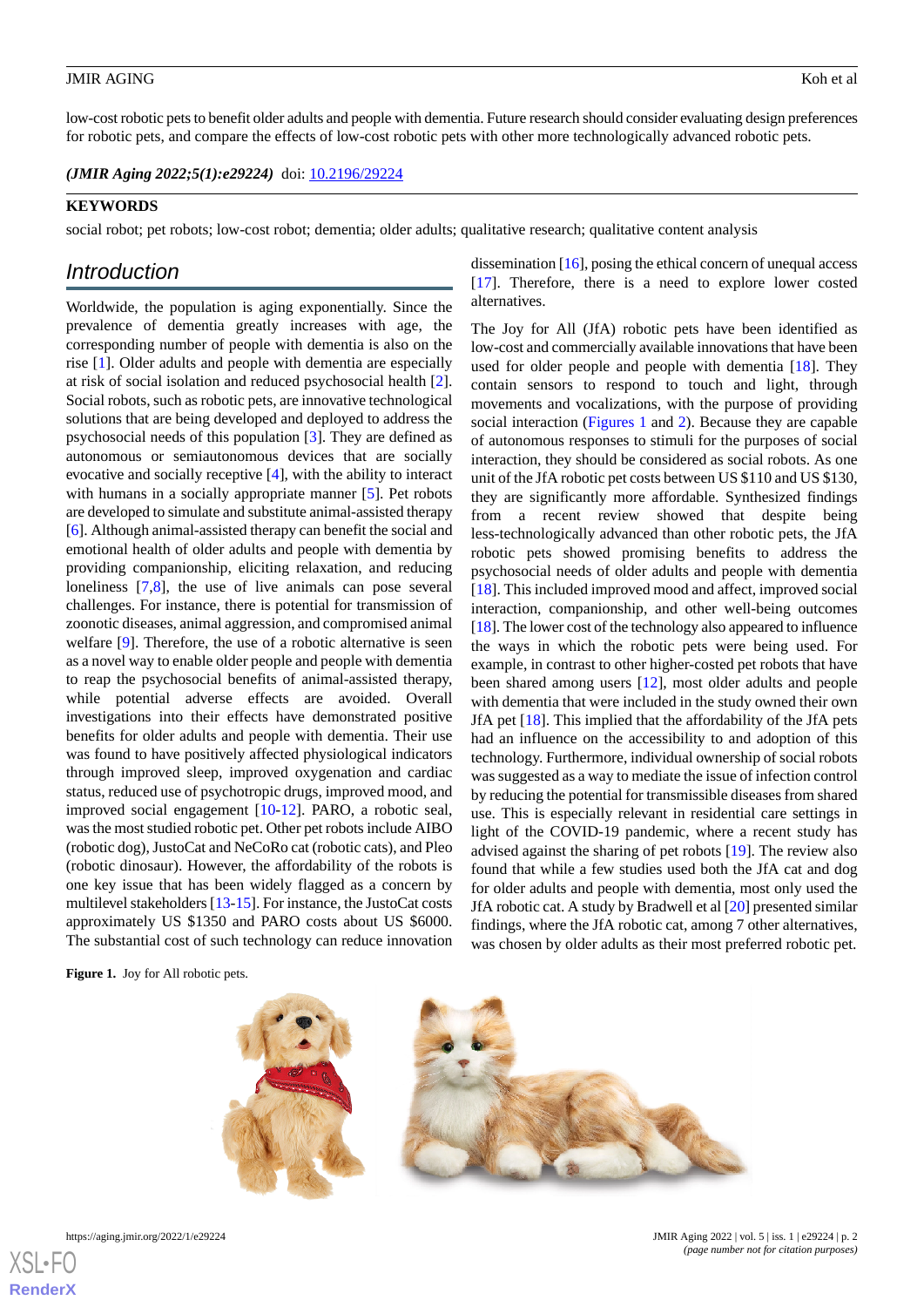<span id="page-2-0"></span>



be switched off for users with audio sensitivity

Despite its potential as a therapeutic device, there is a lack of research to understand the usability and impact of the JfA cat based on perceptions and experiences of its use with older adults and people with dementia. As such, this study aims to explore the perceptions and experiences of using the JfA cat for older adults and people with dementia, using user-generated content published on consumer websites. This is a novel methodology that will be described below.

# *Methods*

# **Study Data**

The data used for this research are located on public platforms (ie, consumer review sites). Therefore, informed consent for this study was not obtained. However, as the use of direct quotes from consumer reviews could potentially make them identifiable, the quotes that were illustrated in this study were minimally amended to ensure users' anonymity. This study was approved by the National University of Ireland Galway Research Ethics Committee (reference number R20.JUN.12).

# **Focus on User-Led Content**

To date, most research that aims to understand experiences using social robots has traditionally been researcher driven [\[10](#page-12-9)]. By contrast, this study utilized the large volume of information uploaded by users of the JfA cat onto publicly accessible online consumer review sites. These sites contain a sizeable body of anecdotal evidence from users who have purchased and used lower costed pet robots. These individuals shared detailed accounts of their experiences, for the primary benefit of other potential users who might be seeking to gather information about the product. Examining this valuable source of information during the study was an opportunity to develop knowledge shifting away from regarding researchers and health care professionals as the sole producers of information toward eliciting the voice and empowerment of nonprofessionals [[21\]](#page-13-0). This approach has been used in other research fields, such as business or consumer research, however it is a novel methodology in the field of health and social sciences which allowed for an examination of user-led content.

#### **Data Collection: Data Sources and Search Strategy**

Data collection involved 3 key steps. First, online consumer review sites were identified through a Google search, using the search terms "Joy for All cat" and "user review". The researcher's (WK) internet browsing history and cookies were cleared, and the search was conducted in the incognito mode. Next, the first 100 consumer sites identified from the Google search that contained consumer reviews of the robotic cat were selected as data collection sites. All reviews were manually extracted into Microsoft Excel. This step was essential to ensure a clear audit trail, as the content of a webpage may change depending on what the researcher searches for and researcher's location [\[21](#page-13-0)]. Consumer reviews of all languages that were submitted up to July 24, 2020, were extracted using a standardized data extraction form [\(Multimedia Appendix 1](#page-11-0)) containing the following data fields: (1) review title, (2) review text, (3) star rating given, and (4) review date. Demographic information about users of the technology, such as their age group, diagnoses, and setting, was also collected if these data were available. If these were not available, the data field was left empty. To ensure anonymity, no potentially identifying information, such as the reviewing authors' name and photo attachments, was collected. Finally, all reviews were screened to identify the sampling frame for data analysis.

#### **Inclusion and Exclusion Criteria**

Reviews were included if they contained information about the use of the robotic cat for older adults or people with dementia in any settings and were published in the English language.

As not all reviews contained information regarding users' age and diagnoses, innovative approaches had to be undertaken to ensure that all relevant reviews were adequately considered for inclusion. First, as the average age of becoming a grandparent is between 50 and 69 years in several countries [[22-](#page-13-1)[24](#page-13-2)], it seemed reasonable for the researcher to include reviews that mentioned about the use of the robotic cat for this group (ie, grandparents) as older adults. Next, reviews that contained information about the use of JfA cat in institutional care were also included, as the large majority of people living in assisted living facilities or care homes are of an older age group [[25-](#page-13-3)[29\]](#page-13-4).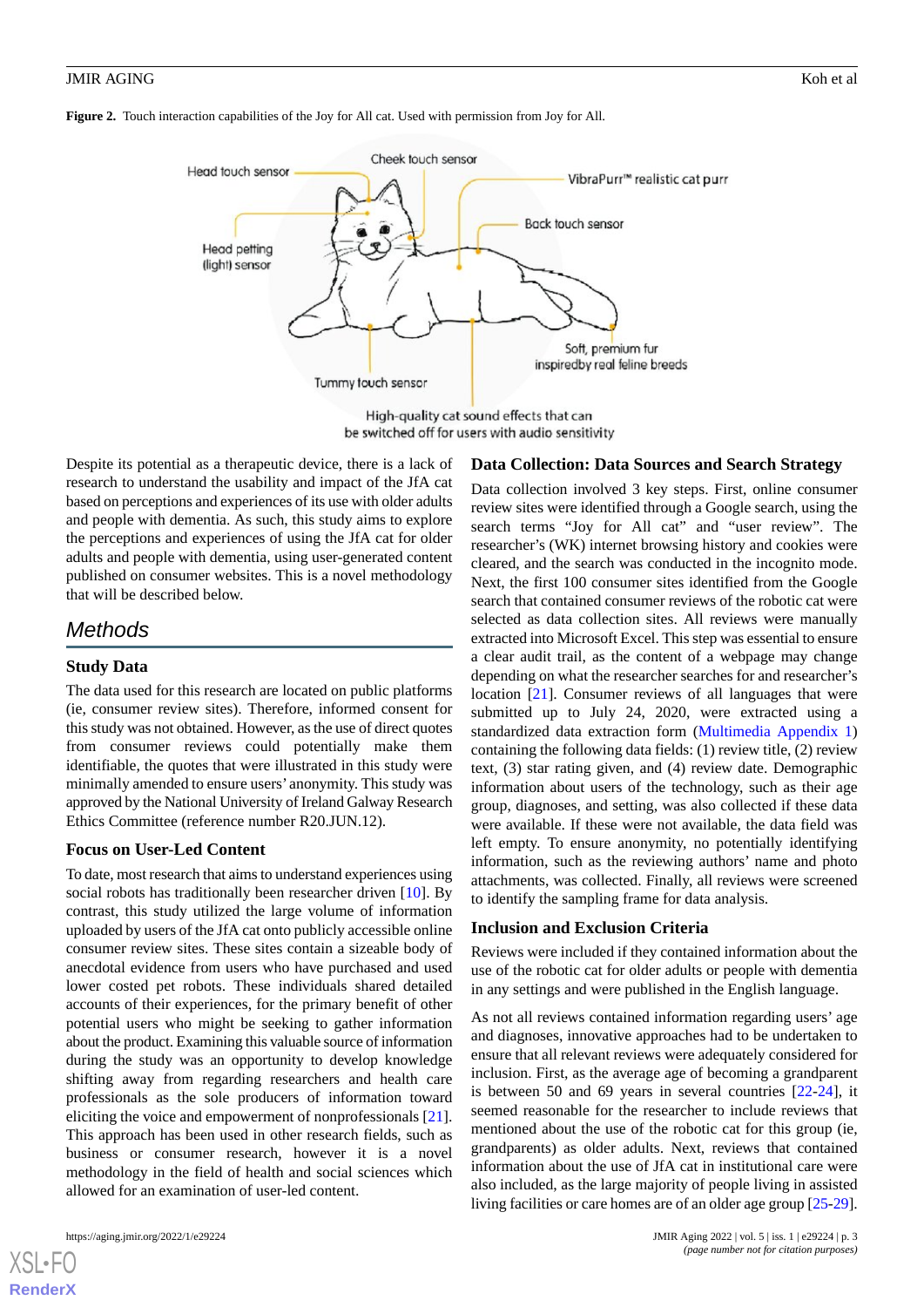Hence, reviews that met any of the following inclusion criteria were included in the sampling frame:

- Included terms related to older adults, such as "older adult", "elderly", "elder", "senior", "grandmother", or "grandfather" or explicit comment that users of the JfA robotic cat are aged 60 years and above
- Contained terms related to dementia, such as "dementia", "Alzheimer's disease", "memory loss", "memory problems", "cognitive impairments" or "cognitive issues", "memory care"
- Contained terms related to institutional care, such as "nursing home", "assisted living facility", "retirement home"
- Published in English language

All reviews that did not meet these inclusion criteria were excluded. Reviews that were included were cleaned and formatted on Microsoft Excel before being exported into NVivo 12 (QSR International) for data analysis.

#### **Data Analysis**

Descriptive statistics was applied to characterize the number of reviews, available demographic information about users of the JfA cat, and the average star ratings given by users. Textual data were qualitatively analyzed using inductive content analysis, as described by Hsieh and Shannon [[30\]](#page-13-5), on the NVivo12 software. This method of data analysis was chosen as it guides systematic categorization of large volumes of text-based data and facilitates the identification of patterns of occurrences [\[31](#page-13-6)].

<span id="page-3-0"></span>The data analysis proceeded as follows: First, 3 coders (WK, SW, and PH) immersed themselves in the data by reading all data repeatedly to obtain a sense of the whole and to allow new insights to emerge [[31,](#page-13-6)[32](#page-13-7)]. The first 5% of reviews were read word by word by each coder, who independently generated key thoughts or concepts for each phrase, and labeled them using





descriptive and low-inference codes [[33,](#page-13-8)[34](#page-13-9)]. After that, all coders met to discuss similarities and differences, and agreed on codes that formed the initial coding scheme [[30\]](#page-13-5). Next, this coding scheme was tested by WK, SW, and PH, who independently coded another 10% (n=137) of all data using the coding scheme. Data that did not fit into an existing code were assigned a new code. After this, intercoder reliability test (ICR), using the kappa coefficient  $(\kappa)$ , was conducted to assess the similarity between the coding produced by the authors. Although there is no set consensus on what proportion of data should be analyzed to yield a reliable estimate of ICR [\[35](#page-13-10)], an analysis of 10%-25% of the data set is typical [\[36](#page-13-11)]. Conducting this test allowed the rigor and transparency of the coding framework to be ascertained [\[36](#page-13-11)[-38](#page-13-12)]. The kappa coefficient of 0.60 was obtained, which demonstrated substantial agreement between coders [\[39](#page-13-13)]. Following this, all coders met to discuss and agree upon the final coding framework. In particular, they ensured that all data within the codes and categories were distinctive and that they had good coherence  $[40,41]$  $[40,41]$  $[40,41]$  $[40,41]$ . The final coding scheme ([Multimedia Appendix 2](#page-12-18)) was tested by WK and SW, who independently coded another 5% (n=66) of the data set. Strong intercoder reliability was established  $(\kappa=0.7)$ . Thereafter, the coding framework was applied to the remaining reviews by WK. Research rigor was ensured through prolonged engagement with the data [[42\]](#page-13-16), and frequent meetings with all coders throughout the creation of the coding framework, and to develop and refine the codes and categories.

# *Results*

#### **Overview**

[Figure 3](#page-3-0) shows the flowchart that reports the data identification and collection. A total of 100 websites were identified, of which 15 were consumer review sites for the JfA robotic cat ([Table](#page-4-0) [1\)](#page-4-0).

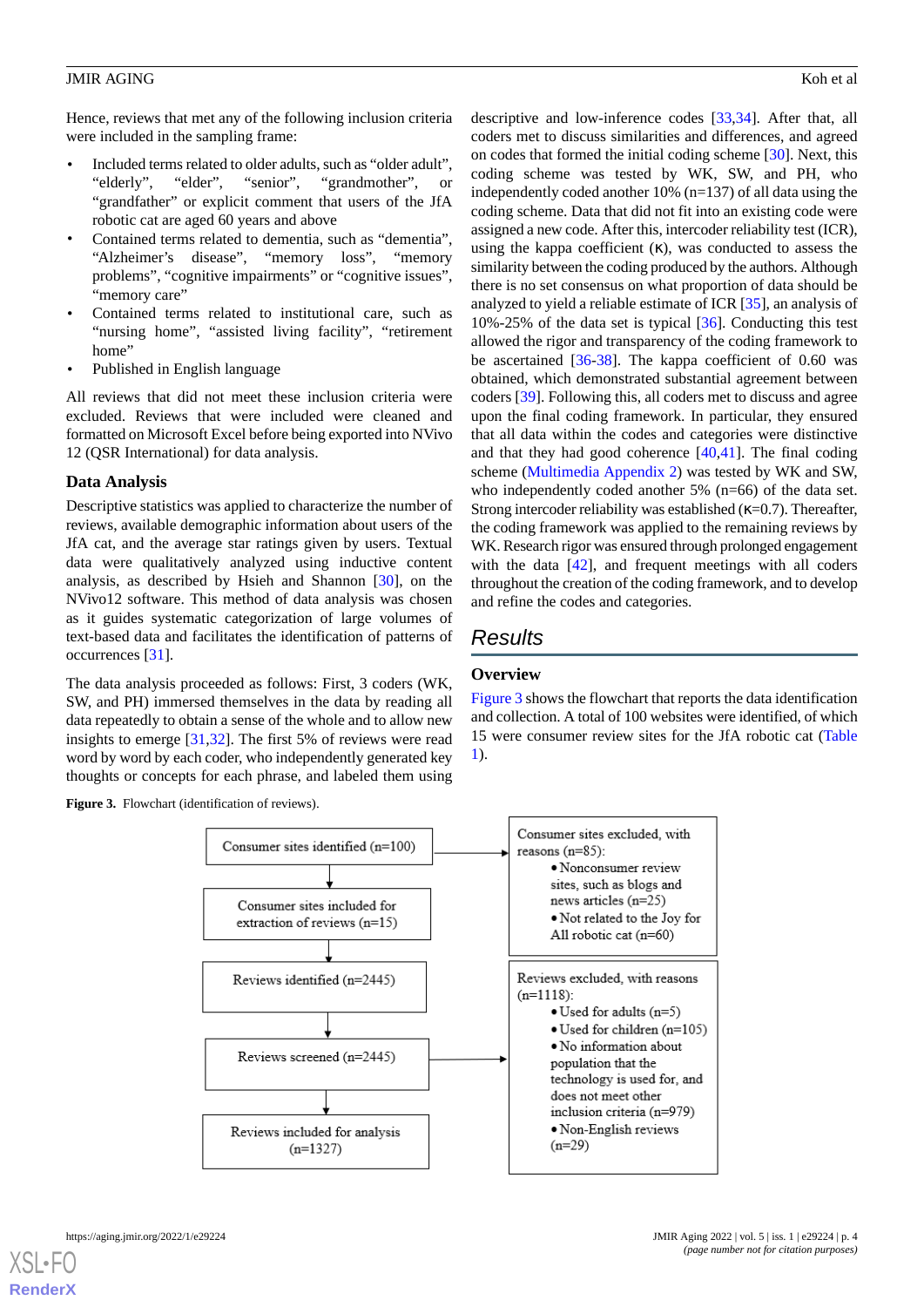<span id="page-4-0"></span>**Table 1.** Consumer sites and reviews identified.

| Consumer review sites (source) | Number of reviews |
|--------------------------------|-------------------|
| Amazon (total: 6 sites)        | 2068              |
| Joy For All                    | 214               |
| Best Buy                       | 25                |
| MindCare Store                 | $\overline{7}$    |
| Eugeria                        | 5                 |
| <b>Caregiver Products</b>      | 5                 |
| Alzstore                       | 32                |
| Alzproducts                    | 10                |
| QVC                            | 79                |
| Walmart                        | $\mathbf{0}$      |

#### **Description of Reviews**

<span id="page-4-1"></span>A total of 2445 consumer reviews were submitted over a 5.5-year period from December 4, 2015, to July 24, 2020. Of these, 1327 reviews met the inclusion criteria and were included for data analysis. Most reviews were derived from consumer

sites from the United States (n=948), Canada (n=132), the United Kingdom (n=80), and Australia (n=13). Most reviews contained information about review date and star rating (n=1309). Overall, the number of reviews increased steadily from 2015 to 2020, and its average star rating was 4.75 ([Table](#page-4-1) [2\)](#page-4-1).

**Table 2.** Star rating and number of reviews across the years.

| Year of review      | 2015 | 2016 | 2017       | 2018 | 2019 | 2020 |
|---------------------|------|------|------------|------|------|------|
| Number of reviews   | ⊥৺   | 180  | າາາ<br>∠∠∠ | 228  | 372  | 292  |
| Average star rating | 4.13 | 4.63 | 4.86       | 4.74 | 4.76 | 4.76 |

# **Review Authors and Users of the Robotic Cat**

Information about the review authors and users is presented in [Table 3.](#page-5-0) Most review authors were family members of the primary users of the JfA cat. The majority were children  $(n=770)$ , grandchildren  $(n=120)$ , and partners  $(n=52)$  of older

adults or people with dementia. Only 2% (n=22) of all reviewers identified themselves as users of the robotic cat. Information about the relation of other review authors with the older person or person with dementia was not available in 247 (18.61%) cases.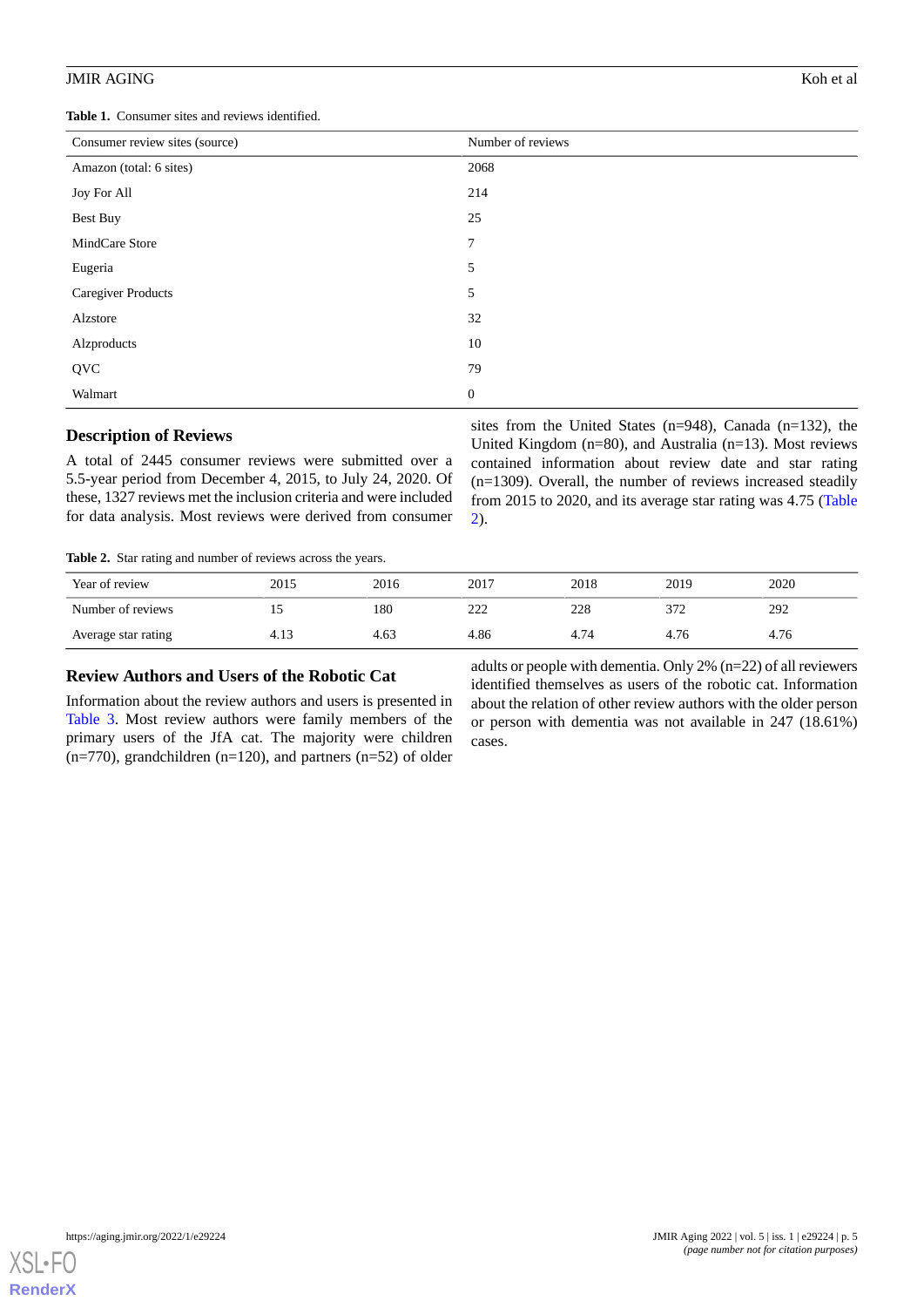<span id="page-5-0"></span>**Table 3.** Information about review authors and users.

| Information                                                 | Sample size, n (%) (N=1327) |
|-------------------------------------------------------------|-----------------------------|
| <b>Review authors</b>                                       |                             |
| <b>Relationship to users</b>                                |                             |
| <b>Family members</b>                                       | 1038 (78.22)                |
| Children                                                    | 770 (58.03)                 |
| Grandchildren                                               | 120(9.04)                   |
| Partners                                                    | 52 (3.92)                   |
| Other relatives                                             | 96 (7.23)                   |
| Self                                                        | 22(1.66)                    |
| Others (friends, care workers)                              | 6(0.45)                     |
| No information                                              | 247 (18.61)                 |
| <b>Users</b>                                                |                             |
| Age/diagnosis                                               |                             |
| Older adults                                                | 586 (44.16)                 |
| People with dementia, cognitive impairment or memory issues | 687 (51.77)                 |
| Gender                                                      |                             |
| Female                                                      | 988 (74.45)                 |
| Male                                                        | 121 (9.12)                  |
| No information                                              | 218 (16.43)                 |
| <b>Setting</b>                                              |                             |
| Long-term care facilities                                   | 399 (30.07)                 |
| Memory care facilities                                      | 56 (4.22)                   |
| Retirement homes                                            | 16(1.21)                    |
| Other care facilities                                       | 49 (3.69)                   |
| Own homes                                                   | 19(1.43)                    |
| No information                                              | 788 (59.38)                 |

The JfA cat was described as being for the use for older adults in 44.16% (586/1327) of reviews, while 51.77% (687/1327) described their use for people with dementia, cognitive impairment, or memory issues. The majority (n=1109) contained information about users'gender, of which 89.09% (n=988) were females. Less than half (n=539) provided explicit information about the setting in which the device was used ([Multimedia](#page-12-19) [Appendix 3\)](#page-12-19). Most were used in care settings, including long-term care facilities (n=399), specialized memory care facilities ( $n=56$ ), retirement homes ( $n=16$ ), or other care facilities  $(n=49)$ .

#### **Qualitative Findings**

#### *Themes*

Five themes were generated from the qualitative analysis: (1) prior expectations, (2) evolving perceptions, (3) meaningful activities, (4) impact of the robotic cat, and (5) practical aspects surrounding the use of the JfA cat. [Table 4](#page-6-0) shows the main themes, subthemes, and their prevalence in the data. It also provides information on exemplar codes and representative quotes in each subthemes. We will describe the themes in the following sections.

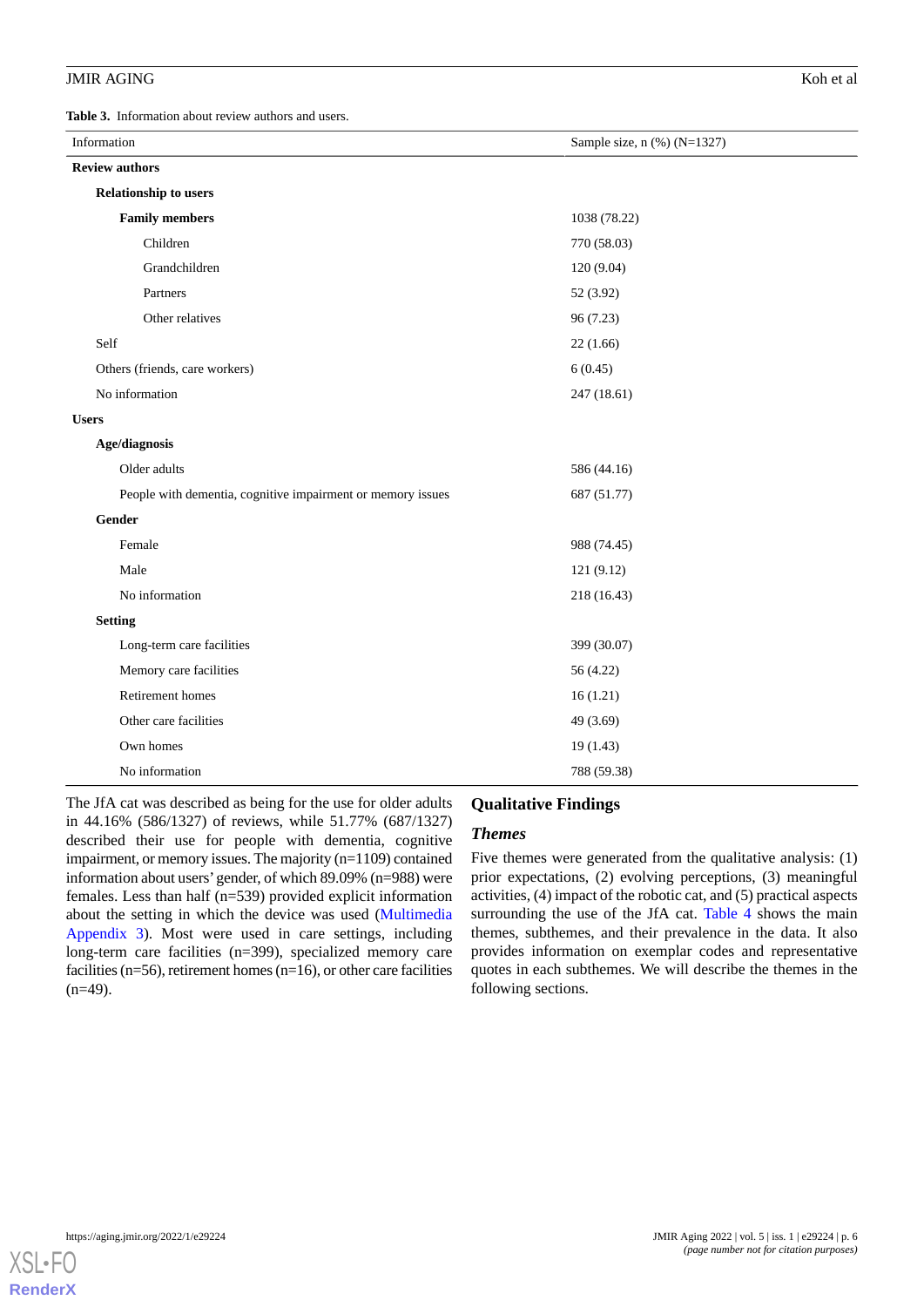<span id="page-6-0"></span>**Table 4.** Main themes, subthemes, and exemplar codes.

| Main themes and subthemes                           | Prevalence, n (%) <sup>a</sup> | Examples of exemplar quotes (code)                                                                                                                                                                                                                                                                                          |
|-----------------------------------------------------|--------------------------------|-----------------------------------------------------------------------------------------------------------------------------------------------------------------------------------------------------------------------------------------------------------------------------------------------------------------------------|
| <b>Prior expectations</b>                           |                                |                                                                                                                                                                                                                                                                                                                             |
| Circumstances                                       | 390 (29.39)                    | When my 89-year-old mother was sent to a nursing home after a hospital stay, she<br>lost her residence of 25 years, and worst of all, she lost her beloved orange tabby<br>(can't have a live cat).                                                                                                                         |
| Expectations                                        | 182 (13.72)                    | I was sceptical when I first heard that a mechanical cat like this could provide comfort<br>and relief from anxiety for an elderly person suffering dementia (uncertainty and<br>scepticism).                                                                                                                               |
| <b>Perceptions</b>                                  |                                |                                                                                                                                                                                                                                                                                                                             |
| Appearance                                          | 364 (27.43)                    | You can feel the bumps on the body through the fur (not lifelike).                                                                                                                                                                                                                                                          |
| Interactivity                                       | 418 (31.50)                    | It's ingeniously designed, with the movements coming at a seemingly random cycle,<br>just like a real animal. The meowing is the only weakness, it doesn't really sound like<br>a cat, but the purring is spot on (positive comment about interactivity).                                                                   |
| Expectations met                                    | 415 (31.27)                    | It did way more than I thought it could. Seemed like I found new things it could do for<br>3 days before I found everything (exceeded expectations).                                                                                                                                                                        |
| Ambivalence or rejection                            | 114 (8.59)                     | I bought this for my grandma, and she was very upset by it. She's in her late 80's and<br>has slight dementia but she still got offended by this kitty. I took the cat home with me<br>since she was so upset. I wasn't trying to insult her (rejection).                                                                   |
| <b>Meaningful activities</b>                        |                                |                                                                                                                                                                                                                                                                                                                             |
| Companionship                                       | 270 (20.35)                    | Now Brutus (name for the JfA cat) is helping my grandma not to feel completely alone<br>(companionship).                                                                                                                                                                                                                    |
| Doing something (activities)                        | 500 (37.68)                    | She takes it everywhere she goes, it rides along in her basket in her walker (taking it<br>to places).                                                                                                                                                                                                                      |
| Facilitation and support                            | 75(5.65)                       | She wants it to purr, but gets upset if it meows too much. So we put it on mute so it<br>still moves it's head and eyes and arm and purrs but doesn't get annoying (facilitation<br>and support).                                                                                                                           |
| Treating the robot cat as if it<br>were real        | 70 (5.28)                      | We talked to Mom/Grandma and let her know we were going to try to get her cat fixed.<br>She is very concerned that we are going to take her cat away, but we assured her that<br>we would try very hard to not take it away from her (attachment).                                                                          |
| Topic of conversation                               | 78 (5.88)                      | Both cat and grandfather are now quite popular. With dementia, I am not sure if he<br>knows the cat is not real. Needless to say this cat has helped to improve my grandfa-<br>ther's social interactions as many people come to check out the cat (topic of conver-<br>sation).                                            |
| <b>Impacts</b>                                      |                                |                                                                                                                                                                                                                                                                                                                             |
| Positive impacts on users                           | 1000 (75.36)                   | Mom who has dementia $\&$ suffers from sundowner syndrome. Her cat's meowing $\&$<br>purring (an impressively large repertoire of vocalizations) and the many movements<br>it makes in response to touch, motion & sound provide the perfect kind of distraction<br>my Mom needs in those PM hours (a welcome distraction). |
| Negative impacts (users)                            | 20(1.51)                       | She cried the other day because she thought it died (someone turned it off), she picked<br>it up and cried for hours (negative impact on users).                                                                                                                                                                            |
| Positive impacts (others)                           | 111 (8.36)                     | My Mum is in a residential care manor and one of the other residents saw the cat and<br>her daughter bought her one. All the residents love them (positive impacts on others).                                                                                                                                              |
| Negative impacts on others/care- 3 (0.23)<br>givers |                                | When the care home residents saw the cat, there was a near riot because they all<br>wanted to hold it and stroke it at the same time (negative impact on others).                                                                                                                                                           |
| <b>Practicalities</b>                               |                                |                                                                                                                                                                                                                                                                                                                             |

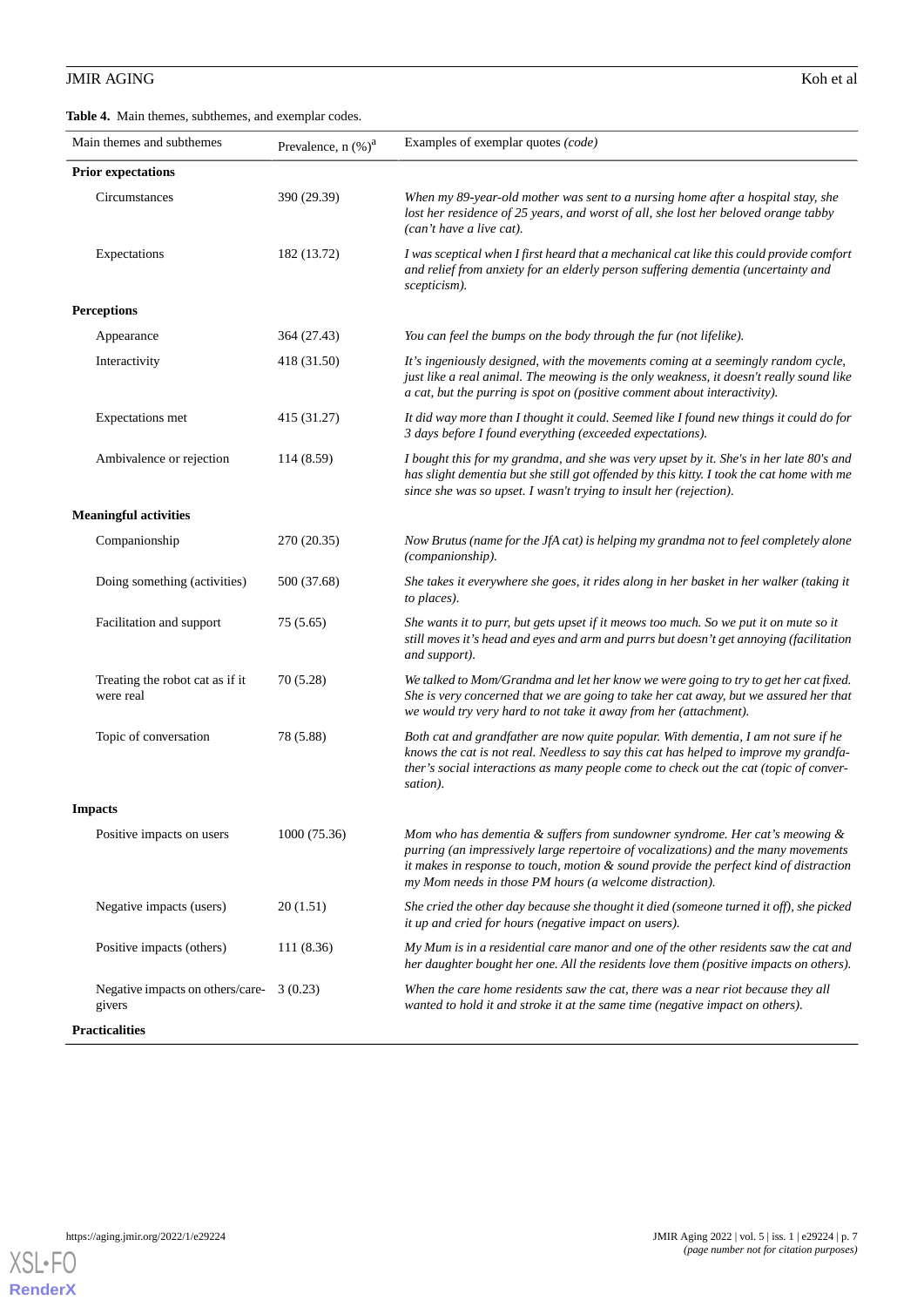| Main themes and subthemes   | Prevalence, $n$ $(\%)^a$ | Examples of exemplar quotes (code)                                                                                                                                                                                                                                                                                                                       |
|-----------------------------|--------------------------|----------------------------------------------------------------------------------------------------------------------------------------------------------------------------------------------------------------------------------------------------------------------------------------------------------------------------------------------------------|
| Positive aspects            | 409 (30.82)              | We have had it for a few weeks now and have yet to replace the batteries. The cat goes<br>into sleep mode when it is not touched for several minutes which saves the battery life.<br>It is reactivated as soon as one of the sensors in the back or head are touched (battery<br>life).                                                                 |
| Negative aspects            | 118 (8.89)               | The product is ONE STAR in terms of reliability. My FIL loved it so much he broke<br>it. We think he held the head too tightly, and ultimately the servos broke. The cat still<br>meows and purrs, but it no longer rolls onto its back and the eyes no longer open (not<br>robust).                                                                     |
| Suggestions for improvement | 51 (3.84)                | One thing they missed though, is the movement a cat makes when you scratch under<br>her chinYou know, head back so you can really get in there. And if they are reading<br>thisthey could make it a smart cat with an app and everything. It would be cool if<br>you could talk to it or give it commands and it responds (suggestions for improvement). |

<sup>a</sup>Based on a total of 1327 reviews.

#### **Prior Expectations**

This theme describes the circumstances which prompted reviewers to acquire the JfA robotic cat for the older person or person with dementia, and reviewers' perceptions of this technology prior to its use. Some reviewers (223/1327, 16.80%) commented that users had previous experience with or liked cats or other animals. However, users were now unable to own a live animal due to circumstantial or personal reasons (181/1327, 13.64%), such as institutional restrictions in residential care facilities and reduced physical or cognitive capacities.

*Recently my 93 mother's dementia progressed to the point that she required assisted living in a nursing home. She was devastated that she could not take her two cats with her. She misses them more than anything.* [Reviewer 108]

Other reviewers indicated that they were prompted to purchase the JfA cat due to concerns about loneliness and isolation (102/1327, 7.69%), especially for intended users who lived alone or in residential facilities. The impact of COVID-19 measures was discussed in more recent reviews, where reviewers shared that visitation and activity restrictions exacerbated feelings of isolation. As such, expectations were focused on the users'likes of animals, and hopes that it might provide comfort, companionship, and improve their overall quality of life.

*When my family was faced with having to admit my 91-year-old Granny to a memory care facility it was devastating for us to think of her in there all alone and sad....* [Reviewer 8]

*Due to the pandemic and imposed isolation and restrictions, all enrichment activities such as visiting music, games, exercises, therapy animals were ceased. Residents were no longer allowed to eat with other residents. We hoped the therapy cat would provide some comfort.* [Reviewer 13]

A few reviewers (70/1327, 5.28%) reported skepticism about the usefulness of the robotic pet, and concerns about how users would perceive it or respond to it.

*I braced myself for a dismissive laugh, a 'what the hell did you get this for, what a waste of money'.* [Reviewer 335]

[XSL](http://www.w3.org/Style/XSL)•FO **[RenderX](http://www.renderx.com/)**

*At first, I was hesitant because I was worried that she (my mother) would be insulted if I gave her a 'toy'.* [Reviewer 146]

#### **Perceptions**

This theme describes perceptions about the appearance and interactive features of the JfA cat, and whether it has met reviewers' expectations. Perceptions about its appearance were mainly positive (312/1327, 23.51%), as reviewers commented about its life-likeness, size, and weight as resembling a real cat. Reviewers (357/1327, 26.90%) also commented about the device's realistic movements and vocalizations, especially its purring. Some pointed out that their JfA cat looked similar to users' previous cats. The robotic cat has sensors to respond to light and touch, however, its vocal and movement responses are nonprogrammable and are unpredictable. Some reviewers perceived its unpredictability as behaviors that resembled a live cat.

*At intervals, this cat flicks its ears, raises a paw to its face as if it's washing, turns it head when touched, blinks its eyes, and partially closes its eyes; and purrs and meows when it's head and back are petted. It also rolls back to expose its belly, and what is funny about the cat, is that the moments are unpredictable, and spontaneous just as if it were real.* [Reviewer 394]

However, a few reviewers were negative in their comments (105/1327, 7.91%). The robotic cat was thought to be hard to the touch, which reduced its cuddliness and realism. The meowing sound of the cat was perceived as sounding like a person imitating its meow, and some movements were perceived to be mechanical looking and sounding. Although most reviewers said that not being life-like did not influence the interaction that users had with the technology, others commented that users' acceptance of the device was negatively impacted.

*She (my mother) doesn't seem to notice the battery pack which is quite hard but likes to pet it (JfA cat) and keeps it on her bed at night.* [Reviewer 588]

*The facial and ear movements do make some mechanical noise, but they're not that loud and don't detract from it. The one thing that I could do without is that occasionally the front half twists and rolls back, then after a few minutes it comes back up. That's*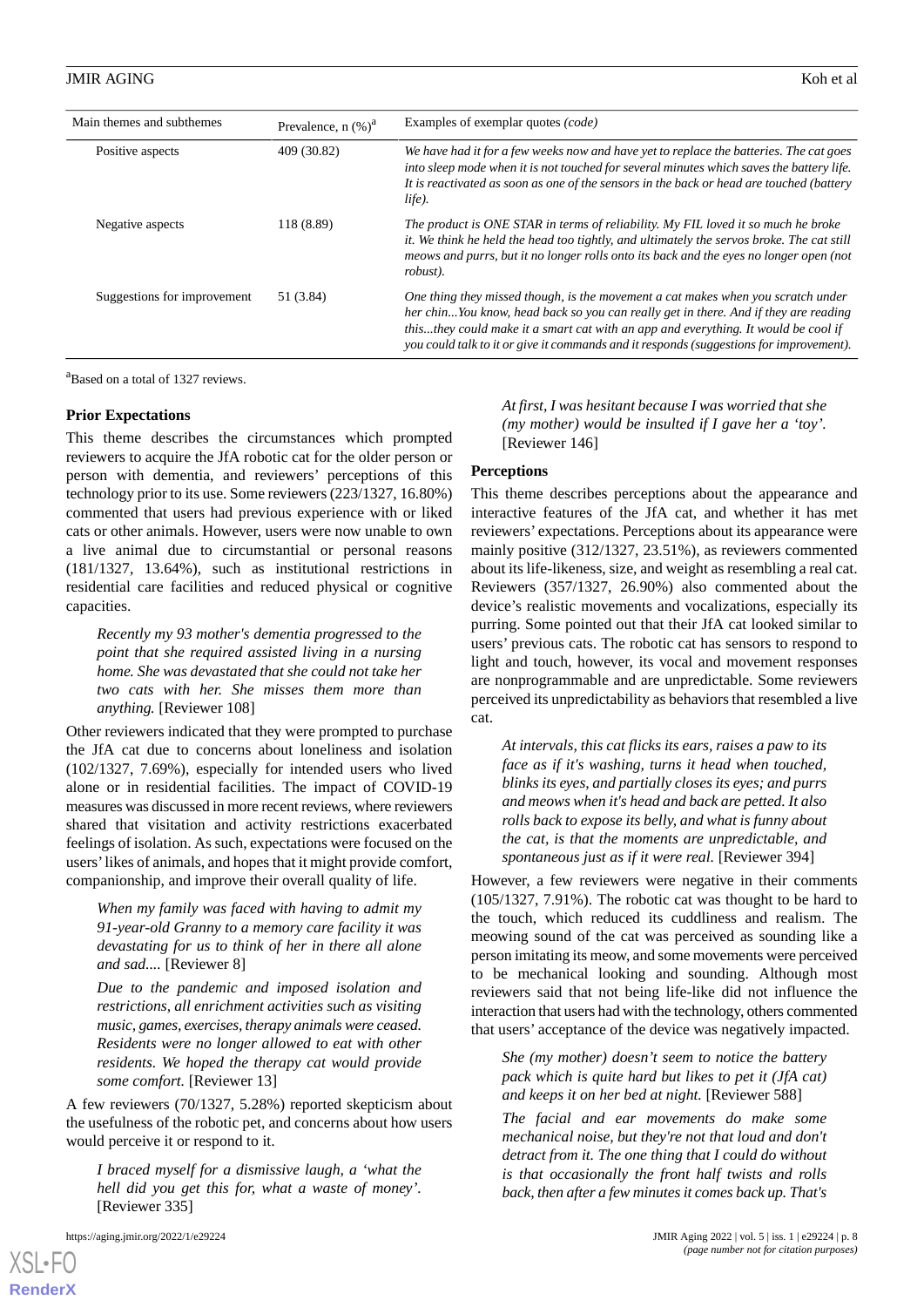*when you hear the loud motor really kick in and I find it to be an unnatural movement.* [Reviewer 215]

*While she (my mother) seemed to like the cat at first, she noticed the jerky movements and mechanical sounds it makes when it turns its head and she didn't like this. Three weeks after giving it to her she says that it's a beautiful cat, but that there's something wrong with it.* [Reviewer 262]

Perceptions of the JfA cat sometimes evolved with its use. Although most reviewers who discussed about their expectations of the robotic cat perceived it to have met or exceeded their prior expectations and fitted the needs of users (182/1327, 13.72%), some considered that the JfA cat may not be suitable for everyone. Similarly, a few users were ambivalent or had negative perceptions, and rejected the technology (72/1327, 5.43%).

*We didn't know if (my father) would like it, scoff at it, or soon get bored with it. His eyes lit up the moment it (JfA cat) was taken out of the box.* [Reviewer 171]

*My elderly aunt found the cat "creepy" and wanted no part of it. I can see how some elderly people would like this mechanical replica, but she didn't like it.* [Reviewer 161]

#### **Meaningful Activities**

This theme describes the engagement in meaningful activities with the JfA cat. Use of the JfA cat provided opportunities to supervise or provide care for older people and people with dementia (500/1327, 37.68%). Activities included holding, petting or brushing it, talking to it, keeping it on their laps, sleeping with it, and taking it to places. Some activities, such as naming the cat after their previous pet or loved ones, also provided an avenue for users to reminisce about past experiences. The robot's interactivity also appeared to be perceived as behaviors of reciprocity, which facilitated users to continue engaging with it.

*She (my mother) no longer speaks and appears somewhat catatonic. We were looking for ways to 'reach' her since talking to her and trying other activities were fruitless. We gave her this cat and got a glimpse into our mom again! The purring, meowing and movements awakened my mom and she came alive.* [Reviewer 763]

*He (my dad) stroked her head, tail and back. He wanted to know her name. We told him she needed him to pick one for her. She became Fluffy! She meowed...He meowed back and laughed....* [Reviewer 167]

In some instances, the JfA cat was perceived to replace a lack of activity or participation, or replace undesirable or restless behaviors. Reviewers also commented that it provided companionship, and some users developed an attachment toward it.

*She (my mother) has stopped looking for her kids at night and she is focused on taking care of her cat.* [Reviewer 1060]

[XSL](http://www.w3.org/Style/XSL)•FO **[RenderX](http://www.renderx.com/)**

*She (my mother) will hang onto it (JfA cat) for dear life and not want to give it back to us. She has it with her at all times except at meals and during structured activities.* [Reviewer 763]

The JfA cat also provided users with a topic of conversation with others, including family members, friends, care providers, and residents within care facilities. Some passers-by would stop to interact with the user, talking about the JfA cat. This suggests that the robotic pet provided different opportunities for interactions.

*She (my mother) had great difficulty speaking but would ask for "baby" every morning, would meow back at the cat and carry on an indecipherable conversation everyday.* [Reviewer 641]

*I was delighted that not only did she (my mother) find it wonderful, but she also had the experience that all the dementia patients in her facility, including the nurses, are doting and cooing at the kitty cat. I was pleased that it brought her comfort and joy from the attention she got as well as the kitty itself.* [Reviewer 651]

Users varied as to whether they considered the JfA cat to be real. Reviewers (74/1327, 5.58%) mentioned that users were aware that this was not a live cat, but still enjoyed the device. While some commented about explicit attempts to introduce or remind users that the JfA cat is a robotic device, others suggested that users should treat it as a real cat. Some users who were not aware that the JfA cat was a robotic device treated it as if it were a live animal (70/1327, 5.28%) and tried to feed it with food and water, which dirtied it. Such perceptions also caused anxiety among some users, who became concerned that it would not eat or drink, or that it would escape. The device's vocalizations caused concerns among some users (70/1327, 5.28%), who became worried that the cat was upset. Some also exhibited distress when the robotic cat was not moving.

*It's unclear whether she (my mother) believes it (JfA cat) is real or not - but we avoid clarifying that it isn't, and all try to act interact with it in front of her as though it is real, and of course we helped her pick a name!* [Reviewer 594]

*Dad was nervous his cat would escape and get lost or that no one had given her food or water and she'd die. Mom had to stop him from bring Fluffy water (i.e., dumping it over her).* [Reviewer 167]

#### **Impact of the Robotic Cat**

This theme describes how the JfA robotic cat impacted the primary user and the caregiver. Most reviewers (874/1327, 65.86%) reported that users exhibited positive emotions. These included expressions of love and affection toward the robotic cat, expressions of joy, and improved mood. Several reviewers (228/1327, 17.18%) also commented that use of this technology was calming, provided comfort, and gave users a sense of purpose.

*She [my mother] now has a reason to get out of bed in the morning and is back to her old self again.* [Reviewer 554]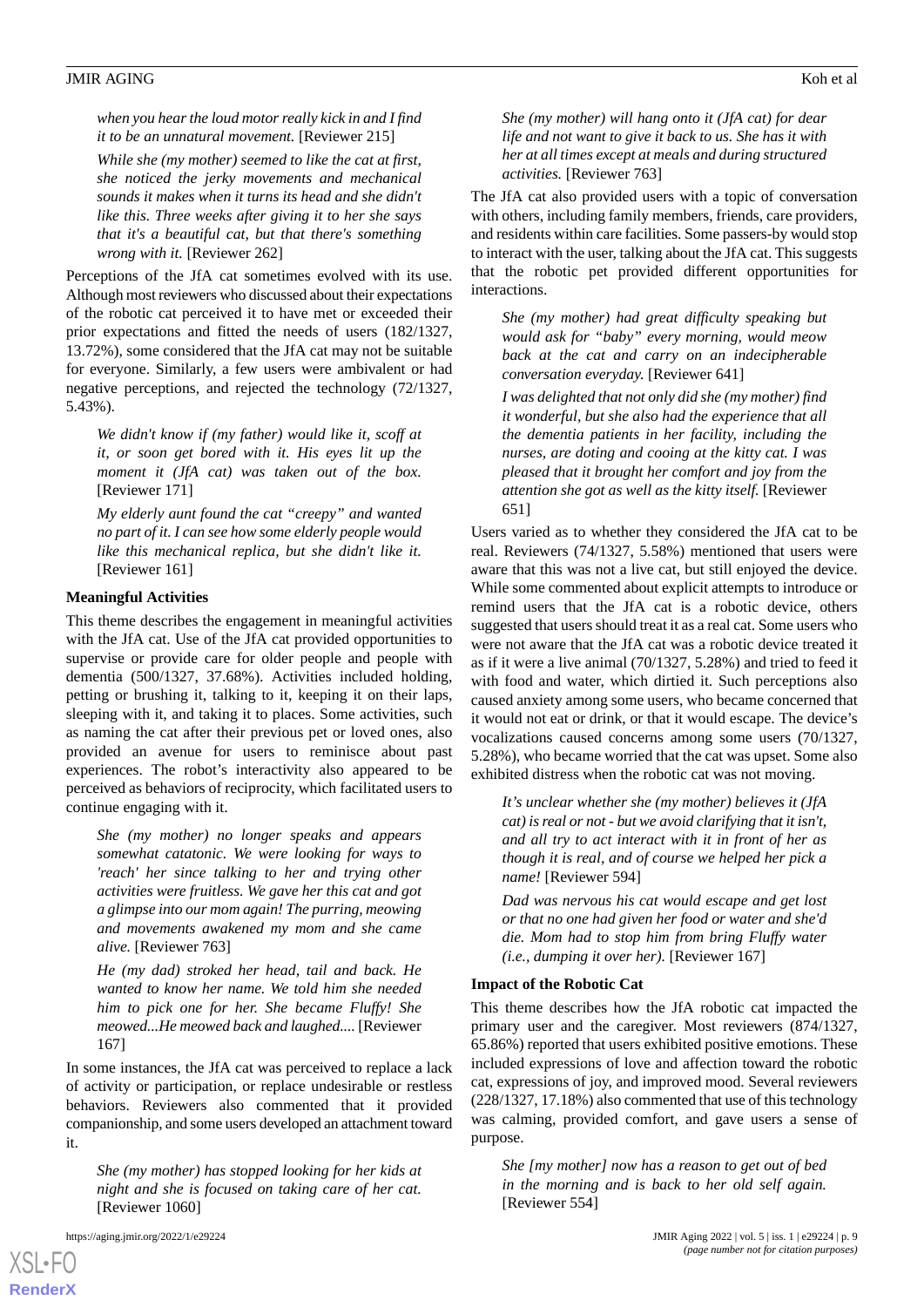*I would say this week has been his calmest, happiest, most relaxed, enjoyable week in possibly three or more years! Because of this life-like, mechanical companion designed exactly for people like him.* [Reviewer 167]

*She never slept through the night. Usually, I am up with her constantly, but we actually had to wake her this morning. She actually went to sleep with her cat cuddled in her arms.* [Reviewer 160]

The reviewers and other caregivers were also impacted. Reviewers shared about positive emotions and physical relief that they, their family members, and care staff experienced from observing users' interactions with the robotic cat (161/1327, 12.13%). Amidst these feelings, some reviewers shared about a sense of conflict or dilemma in watching users interact with a robotic device.

*The amount of joy this has brought her - and me watching her interact with the cat - is priceless.* [Reviewer 265]

*Now honestly for some in my family the idea that my mom is in love with a mechanical cat and believes it is real can be a distressing and shocking new reality. But to see her joy with this cat and to occasionally use it as a diversion when she sundowns or when she goes through an angry phase is priceless.* [Reviewer 530]

The JfA cat was also reported to have a positive impact on other people (111/1327, 8.36%), such as users' neighbors, or other residents in their care facility, who also enjoyed the technology.

*She enjoys sharing it with all the other residents, and they agree that petting this purring cat is very soothing and relaxing.* [Reviewer 146]

#### **Practical Aspects of Its Use**

This theme describes comments about the facilitation that was rendered to support users' interaction with the JfA cat, overall experiences of the technology, and technical aspects of its use. Some reviewers provided mediation and supported users who perceived it to be a real animal (75/1327, 5.65%). Actions included reassuring users that the JfA cat was well taken care of, keeping it on mute or turning it off at night when users fell asleep, preparing spare batteries and being ready to prepare to change them as needed, and regularly cleaning food stains off its mouth. A few mentioned the use of a waterproof bib on the JfA cat's neck, and creating artificial feeding stations. Some reviewers also commented that they purchased an additional robotic cat as a back-up device.

*It was purring a lot last night and I heard him telling the cat "shhhhh". I looked over and he's looking it in the eyes and shhhhing it. So I turned the cat off for a while.* [Reviewer 722]

*I've got her (JfA cat) a collar and made her a tag and a feeding station (thank you hot glue and modge podge), so that he can care for her the way years of instinct and memories tell him he should.* [Reviewer 167]

[XSL](http://www.w3.org/Style/XSL)•FO **[RenderX](http://www.renderx.com/)**

Overall, most reviewers (409/1327, 30.82%) reported positive experiences. This included comments about satisfaction, and comments that they would recommend this device to others.

*If you have someone in your life living with dementia or Alzheimer's, or something similar, please consider...this for that person. I haven't seen my grandmother that happy since before she became sick.* [Reviewer 180]

Nevertheless, some reviewers (118/1327, 8.89%) shared negative experiences, which included comments about the technical aspects of its use. Experiences about the JfA cat's technical performance were mixed. While some reviewers shared that the technology was durable and lasted for over a year at the time of review (32/1327, 2.41%), others commented that it only lasted for a week to 8 months (48/1327, 3.62%). Others elaborated that the short lifespan of the device was sometimes attributed to users' behaviors, such as attempts to feed it or holding it too tightly, which hindered or damaged the device's mechanics. Such issues led to disappointment among some reviewers.

*Grandma holds it so tight that when the cat wants to put its paw up or roll on its back, she is preventing the movement. Now, it sounds like the motor has been damaged.* [Reviewer 344]

*It's really sad that this cat did not last. My elderly mother is devastated....Really, really, really disappointed.* [Reviewer 207]

Some reviewers also raised concerns about difficulties cleaning the robotic cat and maintaining its cleanliness.

*Ours is showing wear around the cat's mouth as grandma keeps insisting on feeding it real food...so I am cleaning it ALOT with dove soap, water and a washcloth.* [Reviewer 265]

*It is difficult to clean Lucette's (name for the JfA cat) fur. Elderly people do tend to be like children and stroke their pets with sticky hands.* [Reviewer 108]

Finally, some reviewers (51/1327, 3.84%) suggested how the JfA cat could be improved. These included improvements to its appearance, such as having more cushioning to make it softer to hold, having a more realistic "meowing" sound, and more interactive movements. Reviewers also commented that the device should be more durable and customizable, and suggested that volume controls or options to turn off the movement of the cat while keeping its sounds on should be made available.

# *Discussion*

#### **Principal Findings**

This is the first study to use a novel web-based approach to explore the usability and impact of a low-cost robotic pet for older adults and people with dementia, based on perceptions and experiences of its use. Most of the review content was derived from consumer sites that were based in the United States, and most reviewers were family members of older adults and people with dementia. Overall, most reviewers had positive perceptions and experiences of using the JfA cat and found it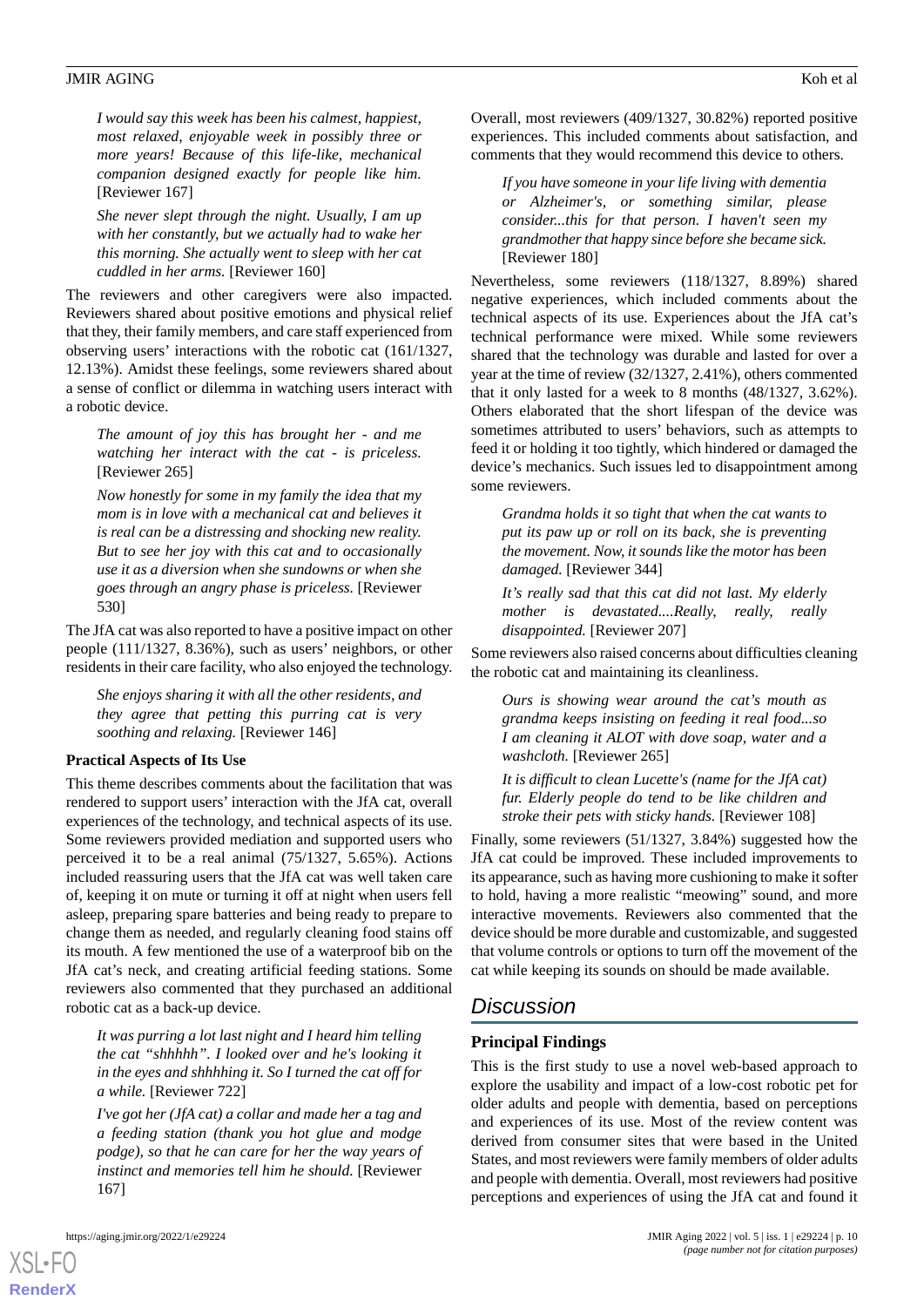to be beneficial and practical for older adults and people with dementia. Nevertheless, not all were satisfied with this technology.

Users' previous experiences of pet ownership were frequently reported as a circumstantial reason for purchasing the JfA cat for the intended user. This finding aligns with previous findings that users' like of animals influenced their acceptance of a robotic pet [\[43](#page-13-17)]. Therefore, it may be worth screening users' likes and dislikes of animals as a predictor to gauge their acceptance of the robotic pets [[44\]](#page-13-18). Reviewers also acknowledged that pragmatic deterrents, such as institutional regulations and a lack of capacity to care for a live animal, propelled them to seek robotic alternatives. This echoes the proposition that a recognition of the relative advantage of an innovation can facilitate its adoption [[45\]](#page-13-19).

Most perceptions about the JfA cat were positive, which suggests its design as a familiar animal was acceptable. In previous studies, familiarly designed robotic animals, such as the JustoCat and the NeCoRo cat, were also well received by older adults and people with dementia [\[46](#page-13-20),[47\]](#page-14-0). Likewise, other studies have highlighted preferences for familiarly designed pet robots [[20,](#page-12-17)[48](#page-14-1)[,49](#page-14-2)]. These findings contrast with the notion that people are more likely to accept less familiarly designed robots because they would have fewer prior conceptions or expectations [[50\]](#page-14-3). However, this hypothesis has not been widely evaluated, as few studies have investigated design preferences of older adults or people with dementia. Indeed, in most research studies, participants were typically given a single pet robot to engage with, which was selected based on the needs of the research rather than the preference of the participants. In line with a person-centered approach to care [\[51](#page-14-4)], older adults and people with dementia should be given the autonomy to choose their preferred robotic pet design. People with dementia, especially in the advanced disease stages, may not be able to articulate their preferences for pet design. However, they should still be given opportunities to participate in decisions relating to their care [[52\]](#page-14-5), to allow for the maintenance of self-identity, dignity [[53\]](#page-14-6), and personhood [\[54\]](#page-14-7). Moving forward, more considerations should be made to identify pet robot design preferences of individuals.

Use of the robotic cat offered older adults and people with dementia opportunities to participate in meaningful activities. Older adults and people with dementia participated in an array of activities with the JfA cat, such as talking to it and about it, cuddling, and stroking it. These findings resonate with results from studies which used other robotic pets [\[46](#page-13-20),[48](#page-14-1)[,55](#page-14-8),[56\]](#page-14-9), suggesting the potential of the JfA cat to elicit similar activities. Other activities identified included brushing the cat, sleeping with it, and taking it to places. Some reviewers supported these meaningful activities by getting a brush for users to brush the cat, and getting a cat bed and a personalized collar to allow for easier identification in care facilities. Such activities were not reported in previous studies and appeared to be unique to this study. This might be attributed to more opportunities for interaction with the cat over an extended period, made possible due to individuals owning their own robotic cat and not sharing it with others. Individual ownership may have provided users with the opportunity to take ownership of the robotic pet and

[XSL](http://www.w3.org/Style/XSL)•FO **[RenderX](http://www.renderx.com/)** be actively involved as care providers, in contrast to their traditional role as passive recipients of care [[57\]](#page-14-10). Furthermore, the consistent and proximate presence of the JfA cat might have enabled such additional activities involving its use to be scaffolded naturally.

The relationship between engagement in meaningful activities and health outcomes has been established [[58](#page-14-11)[-62](#page-14-12)]. Similar to findings from previous studies [\[10](#page-12-9)-[12,](#page-12-10)[18\]](#page-12-15), participating in activities with the JfA cat elicited positive emotions among users, and also provided comforting and calming effects. This is an important finding, because it highlights the potential of the JfA cat to elicit therapeutic benefits that are similar to costlier and more technologically sophisticated robotic pets. This raises an important question—In consideration of potential cost benefits, what degree of technological sophistication is required for a robotic pet to be therapeutic? Further research and randomized controlled trials should be conducted to evaluate and compare the effectiveness of low-cost robotic pets on the mental and social health of older adults and people with dementia, with other more technologically advanced robots.

The movements and vocalizations of the JfA cat appeared to be perceived positively by users as behaviors of reciprocity. Reciprocity, or the give and take that occurs between individuals, can influence the maintenance of social relationships [[63,](#page-14-13)[64\]](#page-14-14). This may explain why interactive robotic pets have been able to elicit more user engagement as compared with noninteractive or plush alternatives [\[65](#page-14-15),[66\]](#page-14-16). Interestingly, the lack of predictable responses to touch and movement was interpreted by some users as resemblant of a live cat's behavior, and was well received. Nevertheless, the JfA cat's interactive features also resulted in some negative impacts, particularly among those who perceived it as a live animal. When the robotic cat ran out of batteries, some users exhibited emotional distress as they perceived it to be dead. The meowing sounds worried or caused annoyance to some users, who sometimes perceived the robotic cat to have unmet needs. Similar issues have also been raised previously in relation to other robotic pets [[13,](#page-12-11)[48,](#page-14-1)[67](#page-14-17)[,68](#page-14-18)]. Furthermore, some users became concerned that the cat was not eating and attempted to feed it. These issues may be due to individual ownership of the robotic cat, where perceived responsibility for pet care may place a burden on people with cognitive impairment [\[69](#page-14-19)]. In such instances, reviewers provided mediation and support. This suggests that unattended, prolonged interactions with the robotic pet may have the potential to cause negative impacts. In turn, this raises the question as to what amount of robot–human interactions, especially for people with cognitive impairments, should be conducted completely without the support of caregivers. Findings from this study suggest some degree of facilitation and mediation by caregivers may still be necessary.

The JfA cat also positively impacted caregivers, providing them with a sense of relief and positive emotions, which included feelings of happiness and contentment. There is currently a lack of research that has focused on how robotic pets impact caregivers. More research is needed to increase understanding, especially since one of the key premises for developing social robots is to supplement and support the care of older people with dementia [\[66](#page-14-16)].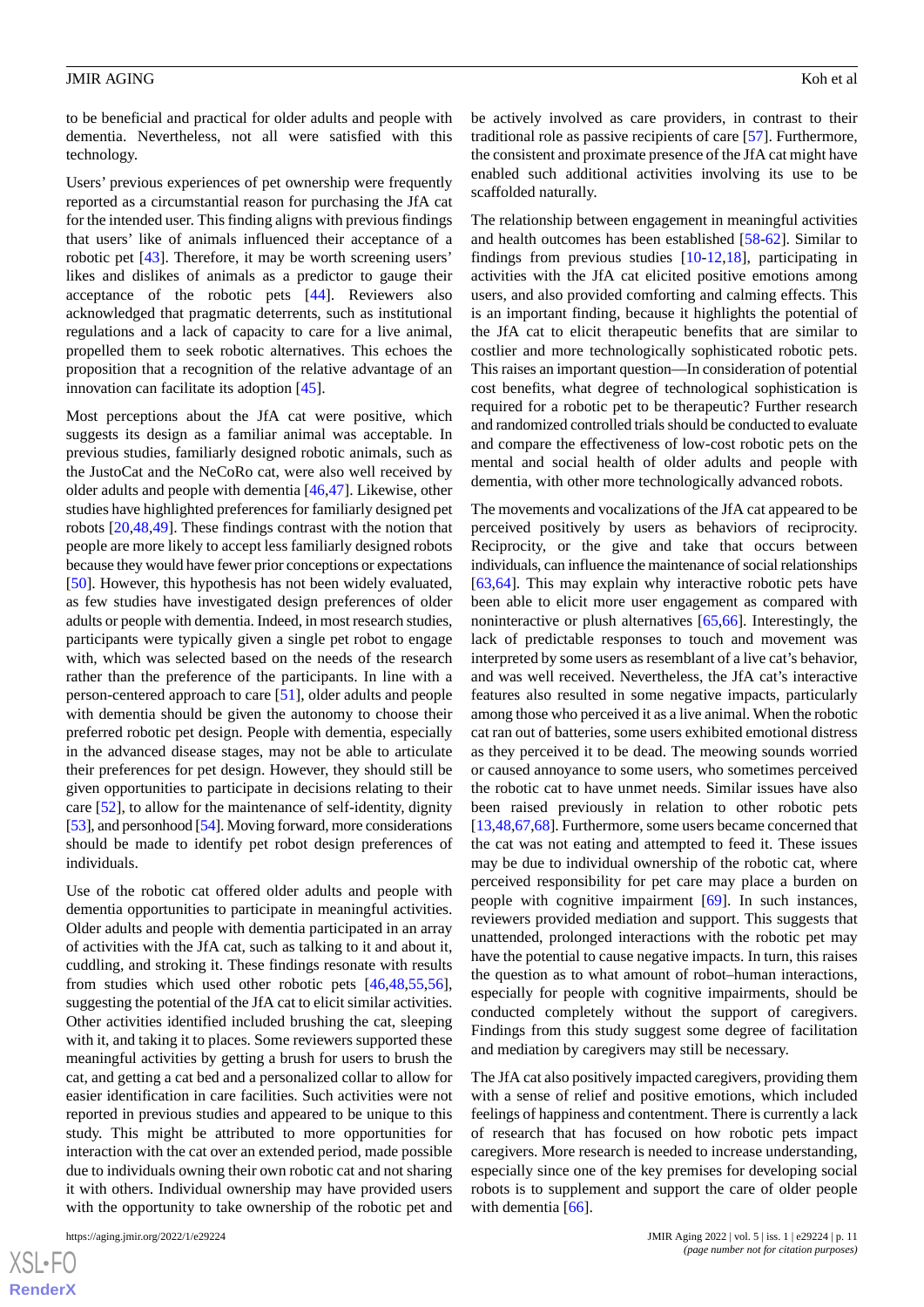Finally, despite the overall positive perceptions and experiences, some reviewers reported negative opinions about the cat's design. This included comments about its "hardness" and lack of sophistication, such as audible mechanics during movements and unrealistic "meowing" sounds. These issues did not appear to influence most users' interaction with the robotic cat, suggesting that reviewers may have a higher expectation than the end users in wanting the robotic cat to behave more realistically and autonomously. Nevertheless, these issues resulted in the rejection of this technology by a minority of users. Comments about the robustness of the technology were mixed, with some reviewers being dissatisfied with its durability. Some elaborated that users' handling of the JfA cat, such as holding it too tightly or dropping it, affected its functioning. The relatively short longevity of the device has potential to cause negative impacts such as emotional distress, especially among users who have developed an attachment toward it [[70\]](#page-15-0). The understanding of such issues are useful to inform future robot development to ensure technological robustness [[18](#page-12-15)].

#### **Limitations**

Despite the valuable new knowledge that was generated through this study, there are limitations that should be acknowledged. Data that were used for this study were self-reported information that was gathered through publicly available sources. The anonymity of users makes it difficult to verify the authenticity of the content, and to verify the ages and diagnoses of the users of the robotic cat. Most reviewers were family members, and as such, their perceptions and experiences might differ from actual opinions of the primary end user (ie, older adults or people with dementia). Although most included reviews were shown as verified purchases, it is not possible to confirm the authenticity of review or distinguish potentially deceptive reviews. There could also be a bias in terms of the representation of data, as not all consumers will upload their reviews on consumer websites. Nevertheless, given the analysis of the large number of reviews from multiple websites across a 5-year period, as well as the richness of the data contained in these reviews, it may be reasonable to infer that the findings from

this study represent real-world perceptions and experiences of using the JfA cat for older adults and people with dementia.

#### **Conclusion**

This study provides important knowledge about the usability and impact of a low-cost robotic pet for older adults and people with dementia based on perceptions and experiences of its use. It analyzed user-driven content to access a unique perspective toward an understanding of this phenomenon. We found that circumstantial reasons, such as inability to care for a pet, have prompted the use of the robotic cat, and that familiarly designed robotic pets can be accepted by older adults and people with dementia. Although the JfA cat is less technologically advanced than other robotic pets, its interactive features were generally well received. Use of the JfA cat facilitated participation in meaningful occupations, as it provided older adults and people with dementia opportunities to participate in various activities. These activities elicited positive psychosocial impacts on both users and caregivers. Nevertheless, facilitation by caregivers may be necessary to monitor for and mitigate potential negative impacts. Although perceptions and experiences were mainly positive, negative aspects of the JfA cat's design and interactivity were raised. Experiences of its durability were also mixed, which highlights the need to improve the technical robustness of this device.

These insights are vital in helping researchers, robot developers, and clinicians to understand the viability of using low-cost robotic pets to benefit older adults and people with dementia. Future research should consider evaluating design preferences for nonfamiliarly versus familiarly designed robotic pets. It will also be valuable to conduct a randomized controlled trial to compare the impacts of low-cost robotic pets with other more technologically advanced robotic pets, to understand any similarities or differences of their impacts on the mental and social health of older adults and people with dementia. A process evaluation may also be conducted to identify factors that may explain any outcome variations. This has the potential to influence equal access to technology if their impacts on the psychosocial health of users are comparable.

#### **Acknowledgments**

We thank Ben Meehan for his support and guidance in using the NVivo 12 software for data analysis. The research presented in this paper was carried out within the Dementia: Intersectorial Strategy for Training and Innovation Network for Current Technology (DISTINCT) Innovative Training Network, which received funding from the European Union's Marie Skłodowska-Curie Innovative Training Network (ITN) action, H2020-MSCA-ITN-2018, under grant agreement number 813196.

# **Authors' Contributions**

<span id="page-11-0"></span>WQK conceptualized the research, developed the review questions and review design, and collected the data. WQK, SW, and PH coded and analyzed the data. Preliminary results were discussed with RMD. WQK initiated the first draft of the manuscript. All authors read the draft and provided critical feedback. All authors approved the final version of the manuscript.

#### **Conflicts of Interest**

None declared.

[XSL](http://www.w3.org/Style/XSL)•FO **[RenderX](http://www.renderx.com/)**

# **Multimedia Appendix 1**

Data extraction form. [[XLSX File \(Microsoft Excel File\), 29 KB](https://jmir.org/api/download?alt_name=aging_v5i1e29224_app1.xlsx&filename=53342e1510cb8bce2913fe8e11525c62.xlsx)-[Multimedia Appendix 1\]](https://jmir.org/api/download?alt_name=aging_v5i1e29224_app1.xlsx&filename=53342e1510cb8bce2913fe8e11525c62.xlsx)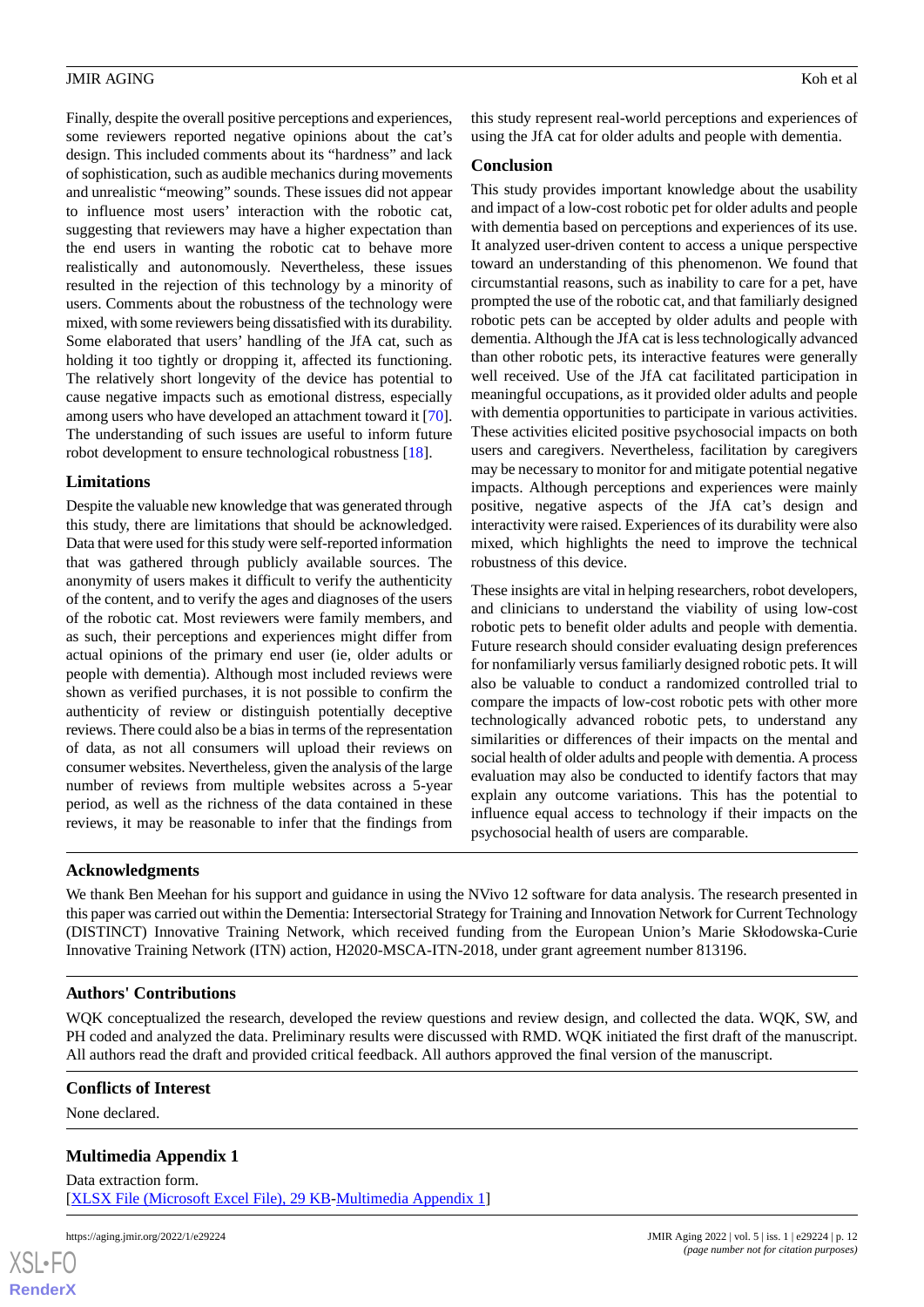# <span id="page-12-18"></span>**Multimedia Appendix 2**

Coding framework. [[DOCX File , 36 KB](https://jmir.org/api/download?alt_name=aging_v5i1e29224_app2.docx&filename=21c35d158bfc5ddf1593d9ef60595a43.docx)-[Multimedia Appendix 2\]](https://jmir.org/api/download?alt_name=aging_v5i1e29224_app2.docx&filename=21c35d158bfc5ddf1593d9ef60595a43.docx)

# <span id="page-12-19"></span>**Multimedia Appendix 3**

Settings.

[[DOCX File , 16 KB](https://jmir.org/api/download?alt_name=aging_v5i1e29224_app3.docx&filename=2dc83e0f5ca91dd2ea7ded96f32beb2f.docx)-[Multimedia Appendix 3\]](https://jmir.org/api/download?alt_name=aging_v5i1e29224_app3.docx&filename=2dc83e0f5ca91dd2ea7ded96f32beb2f.docx)

# <span id="page-12-0"></span>**References**

- <span id="page-12-1"></span>1. Ageing and health. World Health Organization. 2018. URL: [https://www.who.int/news-room/fact-sheets/detail/](https://www.who.int/news-room/fact-sheets/detail/ageing-and-health) [ageing-and-health](https://www.who.int/news-room/fact-sheets/detail/ageing-and-health) [accessed 2022-03-03]
- <span id="page-12-2"></span>2. Werth JL, Gordon JR, Johnson RR. Psychosocial issues near the end of life. Aging Ment Health 2002 Nov;6(4):402-412. [doi: [10.1080/1360786021000007027](http://dx.doi.org/10.1080/1360786021000007027)] [Medline: [12425774\]](http://www.ncbi.nlm.nih.gov/entrez/query.fcgi?cmd=Retrieve&db=PubMed&list_uids=12425774&dopt=Abstract)
- <span id="page-12-3"></span>3. Miklósi A, Gácsi M. On the utilization of social animals as a model for social robotics. Front Psychol 2012;3:75. [doi: [10.3389/fpsyg.2012.00075](http://dx.doi.org/10.3389/fpsyg.2012.00075)] [Medline: [22457658\]](http://www.ncbi.nlm.nih.gov/entrez/query.fcgi?cmd=Retrieve&db=PubMed&list_uids=22457658&dopt=Abstract)
- <span id="page-12-4"></span>4. Fong T, Nourbakhsh I, Dautenhahn K. A survey of socially interactive robots. Robotics and Autonomous Systems 2003 Mar; 42(3-4): 143-166. [doi: [10.1016/s0921-8890\(02\)00372-x\]](http://dx.doi.org/10.1016/s0921-8890(02)00372-x)
- <span id="page-12-5"></span>5. Bartneck C, Forlizzi J. A design-centred framework for social human-robot interaction. 2004 Presented at: RO-MAN 2004: 13th IEEE International Workshop on Robot and Human Interactive Communication; Kurashiki, Japan; September 22, 2004. [doi: [10.1109/roman.2004.1374827\]](http://dx.doi.org/10.1109/roman.2004.1374827)
- <span id="page-12-6"></span>6. Petersen S, Houston S, Qin H, Tague C, Studley J. The Utilization of Robotic Pets in Dementia Care. JAD 2016 Nov 19;55(2):569-574. [doi: [10.3233/jad-160703](http://dx.doi.org/10.3233/jad-160703)]
- <span id="page-12-7"></span>7. Banks MR, Banks WA. The Effects of Animal-Assisted Therapy on Loneliness in an Elderly Population in Long-Term Care Facilities. The Journals of Gerontology Series A: Biological Sciences and Medical Sciences 2002 Jul 01;57(7):M428-M432. [doi: [10.1093/gerona/57.7.m428](http://dx.doi.org/10.1093/gerona/57.7.m428)]
- <span id="page-12-9"></span><span id="page-12-8"></span>8. Le RM, Kemp R. Effect of a companion dog on depression and anxiety levels of elderly residents in a long?term care facility. Psychogeriatrics 2009;9(1):23-26. [doi: [10.1111/j.1479-8301.2009.00268.x](http://dx.doi.org/10.1111/j.1479-8301.2009.00268.x)]
- 9. Lai N, Chang S, Ng S, Tan S, Chaiyakunapruk N, Stanaway F. Animal-assisted therapy for dementia. Cochrane Database Syst Rev 2019 Nov 25;2019(11):CD013243 [\[FREE Full text](http://europepmc.org/abstract/MED/31763689)] [doi: [10.1002/14651858.CD013243.pub2](http://dx.doi.org/10.1002/14651858.CD013243.pub2)] [Medline: [31763689\]](http://www.ncbi.nlm.nih.gov/entrez/query.fcgi?cmd=Retrieve&db=PubMed&list_uids=31763689&dopt=Abstract)
- 10. Hung L, Liu C, Woldum E, Au-Yeung A, Berndt A, Wallsworth C, et al. The benefits of and barriers to using a social robot PARO in care settings: a scoping review. BMC Geriatr 2019 Aug 23;19(1):232-210 [\[FREE Full text\]](https://bmcgeriatr.biomedcentral.com/articles/10.1186/s12877-019-1244-6) [doi: [10.1186/s12877-019-1244-6\]](http://dx.doi.org/10.1186/s12877-019-1244-6) [Medline: [31443636](http://www.ncbi.nlm.nih.gov/entrez/query.fcgi?cmd=Retrieve&db=PubMed&list_uids=31443636&dopt=Abstract)]
- <span id="page-12-10"></span>11. Pu L, Moyle W, Jones C, Todorovic M. The Effectiveness of Social Robots for Older Adults: A Systematic Review and Meta-Analysis of Randomized Controlled Studies. Gerontologist 2019 Jan 09;59(1):e37-e51. [doi: [10.1093/geront/gny046\]](http://dx.doi.org/10.1093/geront/gny046) [Medline: [29897445](http://www.ncbi.nlm.nih.gov/entrez/query.fcgi?cmd=Retrieve&db=PubMed&list_uids=29897445&dopt=Abstract)]
- <span id="page-12-11"></span>12. Abbott R, Orr N, McGill P, Whear R, Bethel A, Garside R, et al. How do "robopets" impact the health and well-being of residents in care homes? A systematic review of qualitative and quantitative evidence. Int J Older People Nurs 2019 Sep 09;14(3):e12239-e12223 [[FREE Full text](http://europepmc.org/abstract/MED/31070870)] [doi: [10.1111/opn.12239](http://dx.doi.org/10.1111/opn.12239)] [Medline: [31070870\]](http://www.ncbi.nlm.nih.gov/entrez/query.fcgi?cmd=Retrieve&db=PubMed&list_uids=31070870&dopt=Abstract)
- <span id="page-12-12"></span>13. Moyle W, Bramble M, Jones C, Murfield J. Care staff perceptions of a social robot called Paro and a look-alike Plush Toy: a descriptive qualitative approach. Aging Ment Health 2018 Mar 14;22(3):330-335. [doi: [10.1080/13607863.2016.1262820\]](http://dx.doi.org/10.1080/13607863.2016.1262820) [Medline: [27967207](http://www.ncbi.nlm.nih.gov/entrez/query.fcgi?cmd=Retrieve&db=PubMed&list_uids=27967207&dopt=Abstract)]
- <span id="page-12-13"></span>14. Sung H, Chang S, Chin M, Lee W. Robot-assisted therapy for improving social interactions and activity participation among institutionalized older adults: a pilot study. Asia Pac Psychiatry 2015 Mar 01;7(1):1-6. [doi: [10.1111/appy.12131](http://dx.doi.org/10.1111/appy.12131)] [Medline: [24692085](http://www.ncbi.nlm.nih.gov/entrez/query.fcgi?cmd=Retrieve&db=PubMed&list_uids=24692085&dopt=Abstract)]
- <span id="page-12-15"></span><span id="page-12-14"></span>15. Wu Y, Wrobel J, Cornuet M, Kerhervé H, Damnée S, Rigaud A. CIA 2014 May:801. [doi: [10.2147/cia.s56435](http://dx.doi.org/10.2147/cia.s56435)]
- <span id="page-12-16"></span>16. Koh WQ, Felding SA, Budak KB, Toomey E, Casey D. Barriers and facilitators to the implementation of social robots for older adults and people with dementia: a scoping review. BMC Geriatr 2021 Jun 09;21(1):351-317 [[FREE Full text](https://bmcgeriatr.biomedcentral.com/articles/10.1186/s12877-021-02277-9)] [doi: [10.1186/s12877-021-02277-9\]](http://dx.doi.org/10.1186/s12877-021-02277-9) [Medline: [34107876\]](http://www.ncbi.nlm.nih.gov/entrez/query.fcgi?cmd=Retrieve&db=PubMed&list_uids=34107876&dopt=Abstract)
- <span id="page-12-17"></span>17. Ienca M, Jotterand F, Vică C, Elger B. Social and Assistive Robotics in Dementia Care: Ethical Recommendations for Research and Practice. Int J of Soc Robotics 2016 Jun 22;8(4):565-573. [doi: [10.1007/s12369-016-0366-7](http://dx.doi.org/10.1007/s12369-016-0366-7)]
- 18. Koh WQ, Ang FXH, Casey D. Impacts of Low-cost Robotic Pets for Older Adults and People With Dementia: Scoping Review. JMIR Rehabil Assist Technol 2021 Feb 12;8(1):e25340 [[FREE Full text](https://rehab.jmir.org/2021/1/e25340/)] [doi: [10.2196/25340](http://dx.doi.org/10.2196/25340)] [Medline: [33497349\]](http://www.ncbi.nlm.nih.gov/entrez/query.fcgi?cmd=Retrieve&db=PubMed&list_uids=33497349&dopt=Abstract)
- 19. Bradwell HL, Johnson CW, Lee J, Winnington R, Thill S, Jones RB. Microbial contamination and efficacy of disinfection procedures of companion robots in care homes. PLoS One 2020 Aug 26;15(8):e0237069 [\[FREE Full text\]](https://dx.plos.org/10.1371/journal.pone.0237069) [doi: [10.1371/journal.pone.0237069\]](http://dx.doi.org/10.1371/journal.pone.0237069) [Medline: [32845891](http://www.ncbi.nlm.nih.gov/entrez/query.fcgi?cmd=Retrieve&db=PubMed&list_uids=32845891&dopt=Abstract)]
- 20. Bradwell HL, Edwards KJ, Winnington R, Thill S, Jones RB. Companion robots for older people: importance of user-centred design demonstrated through observations and focus groups comparing preferences of older people and roboticists in South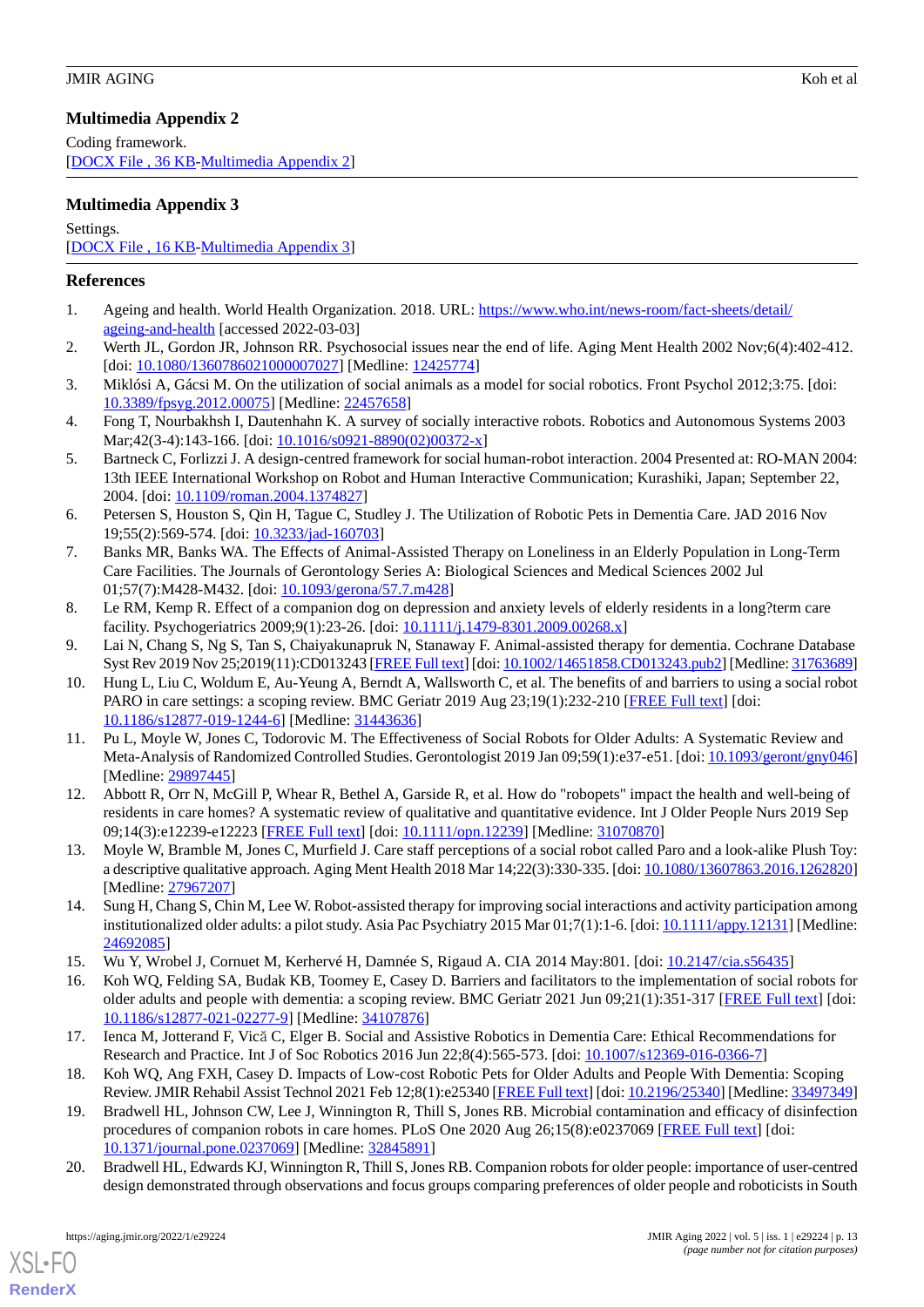West England. BMJ Open 2019 Sep 26;9(9):e032468 [[FREE Full text](https://bmjopen.bmj.com/lookup/pmidlookup?view=long&pmid=31558461)] [doi: [10.1136/bmjopen-2019-032468](http://dx.doi.org/10.1136/bmjopen-2019-032468)] [Medline: [31558461](http://www.ncbi.nlm.nih.gov/entrez/query.fcgi?cmd=Retrieve&db=PubMed&list_uids=31558461&dopt=Abstract)]

- <span id="page-13-1"></span><span id="page-13-0"></span>21. Skalski PD, Neuendorf KA, Cajigas JA. Content analysis in the interactive media age. In: Neuendorf KA, editor. The content analysis guidebook. Thousand Oaks, CA: Sage; 2017:201-242.
- 22. Grandparents today national survey: General population report. 2019. AARP. 2018. URL: [https://www.aarp.org/content/](https://www.aarp.org/content/dam/aarp/research/surveys_statistics/life-leisure/2019/aarp-grandparenting-study.doi.10.26419-2Fres.00289.001.pdf) [dam/aarp/research/surveys\\_statistics/life-leisure/2019/aarp-grandparenting-study.doi.10.26419-2Fres.00289.001.pdf](https://www.aarp.org/content/dam/aarp/research/surveys_statistics/life-leisure/2019/aarp-grandparenting-study.doi.10.26419-2Fres.00289.001.pdf) [accessed 2022-11-08]
- <span id="page-13-2"></span>23. National Seniors Australia. Australia grandparents care. National Seniors Australia. URL: [https://nationalseniors.com.au/](https://nationalseniors.com.au/uploads/NSA-ResearchReport-Grandparenting-final.pdf) [uploads/NSA-ResearchReport-Grandparenting-final.pdf](https://nationalseniors.com.au/uploads/NSA-ResearchReport-Grandparenting-final.pdf) [accessed 2022-11-10]
- <span id="page-13-3"></span>24. Milestones: journeying through adulthood. Office for National Statistics. 2019. URL: [https://www.ons.gov.uk/](https://www.ons.gov.uk/peoplepopulationandcommunity/populationandmigration/populationestimates/articles/milestonesjourneyingthroughadulthood/2019-12-17) [peoplepopulationandcommunity/populationandmigration/populationestimates/articles/milestonesjourneyingthroughadulthood/](https://www.ons.gov.uk/peoplepopulationandcommunity/populationandmigration/populationestimates/articles/milestonesjourneyingthroughadulthood/2019-12-17) [2019-12-17](https://www.ons.gov.uk/peoplepopulationandcommunity/populationandmigration/populationestimates/articles/milestonesjourneyingthroughadulthood/2019-12-17) [accessed 2022-11-08]
- 25. What is aged care? Australian Government Department of Health. 2020. URL: [https://www.health.gov.au/health-topics/](https://www.health.gov.au/health-topics/aged-care/about-aged-care/what-is-aged-care) [aged-care/about-aged-care/what-is-aged-care](https://www.health.gov.au/health-topics/aged-care/about-aged-care/what-is-aged-care) [accessed 2020-12-10]
- 26. Assisted living and extra-care housing. Age UK. 2019. URL: [https://www.ageuk.org.uk/information-advice/care/](https://www.ageuk.org.uk/information-advice/care/housing-options/assisted-living-and-extra-care-housing/) [housing-options/assisted-living-and-extra-care-housing/](https://www.ageuk.org.uk/information-advice/care/housing-options/assisted-living-and-extra-care-housing/) [accessed 2022-12-04]
- 27. When a nursing home is a home: how do Canadian nursing homes measure up on quality? Canadian Institute of Health Information. 2013. URL: <https://tinyurl.com/33wtefzp> [accessed 2022-12-01]
- <span id="page-13-4"></span>28. Changes in the Older Resident Care Home Population between 2001 and 2011. Office for National Statistics. 2014. URL: <https://tinyurl.com/2p83kvwv> [accessed 2022-12-05]
- <span id="page-13-5"></span>29. Assisted living - Facts and figures. American Health Care Association/National Center for Assisted Living. 2009. URL: <https://www.ahcancal.org/Assisted-Living/Facts-and-Figures/Pages/default.aspx> [accessed 2022-12-01]
- <span id="page-13-7"></span><span id="page-13-6"></span>30. Hsieh H, Shannon SE. Three approaches to qualitative content analysis. Qual Health Res 2005 Nov 01;15(9):1277-1288. [doi: [10.1177/1049732305276687](http://dx.doi.org/10.1177/1049732305276687)] [Medline: [16204405\]](http://www.ncbi.nlm.nih.gov/entrez/query.fcgi?cmd=Retrieve&db=PubMed&list_uids=16204405&dopt=Abstract)
- <span id="page-13-8"></span>31. Tesch R. Qualitative Research: Analysis Types and Software. Oxford, UK: Routledge; 2013.
- 32. Kondracki NL, Wellman NS, Amundson DR. Content Analysis: Review of Methods and Their Applications in Nutrition Education. Journal of Nutrition Education and Behavior 2002 Jul;34(4):224-230. [doi: [10.1016/s1499-4046\(06\)60097-3\]](http://dx.doi.org/10.1016/s1499-4046(06)60097-3)
- <span id="page-13-10"></span><span id="page-13-9"></span>33. Moltu C, Stefansen J, Svisdahl M, Veseth M. Negotiating the coresearcher mandate - service users' experiences of doing collaborative research on mental health. Disabil Rehabil 2012;34(19):1608-1616. [doi: [10.3109/09638288.2012.656792\]](http://dx.doi.org/10.3109/09638288.2012.656792) [Medline: [22489612](http://www.ncbi.nlm.nih.gov/entrez/query.fcgi?cmd=Retrieve&db=PubMed&list_uids=22489612&dopt=Abstract)]
- <span id="page-13-11"></span>34. Punch K. Introduction to Social Research: Quantitative and Qualitative Approaches. London, UK: Sage; 2013.
- 35. Campbell JL, Quincy C, Osserman J, Pedersen OK. Coding In-depth Semistructured Interviews. Sociological Methods & Research 2013 Aug 21;42(3):294-320. [doi: [10.1177/0049124113500475](http://dx.doi.org/10.1177/0049124113500475)]
- <span id="page-13-12"></span>36. O'Connor C, Joffe H. Intercoder Reliability in Qualitative Research: Debates and Practical Guidelines. International Journal of Qualitative Methods 2020 Jan 22;19:160940691989922. [doi: [10.1177/1609406919899220\]](http://dx.doi.org/10.1177/1609406919899220)
- <span id="page-13-13"></span>37. MacPhail C, Khoza N, Abler L, Ranganathan M. Process guidelines for establishing Intercoder Reliability in qualitative studies. Qualitative Research 2015 Apr 20;16(2):198-212. [doi: [10.1177/1468794115577012\]](http://dx.doi.org/10.1177/1468794115577012)
- <span id="page-13-14"></span>38. Hruschka DJ, Schwartz D, St.John DC, Picone-Decaro E, Jenkins RA, Carey JW. Reliability in Coding Open-Ended Data: Lessons Learned from HIV Behavioral Research. Field Methods 2016 Jul 24;16(3):307-331. [doi: [10.1177/1525822x04266540\]](http://dx.doi.org/10.1177/1525822x04266540)
- <span id="page-13-16"></span><span id="page-13-15"></span>39. Landis JR, Koch GG. The Measurement of Observer Agreement for Categorical Data. Biometrics 1977 Mar;33(1):159. [doi: [10.2307/2529310](http://dx.doi.org/10.2307/2529310)]
- <span id="page-13-17"></span>40. Mannion A, Summerville S, Barrett E, Burke M, Santorelli A, Kruschke C, et al. Introducing the Social Robot MARIO to People Living with Dementia in Long Term Residential Care: Reflections. Int J of Soc Robotics 2019 Jun 14;12(2):535-547. [doi: [10.1007/s12369-019-00568-1](http://dx.doi.org/10.1007/s12369-019-00568-1)]
- <span id="page-13-18"></span>41. Patton M. Qualitative Evaluation and Research Methods (2nd edition). Newbury Park, CA: Sage; 1990.
- 42. Erlandson DA, Harris EL, Skipper BL, Allen SD. Doing Naturalistic Inquiry: A Guide to Methods. Thousand Oaks, CA: Sage; 1993.
- <span id="page-13-20"></span><span id="page-13-19"></span>43. Shibata T. Therapeutic Seal Robot as Biofeedback Medical Device: Qualitative and Quantitative Evaluations of Robot Therapy in Dementia Care. Proc. IEEE 2012 Aug 8;100(8):2527-2538. [doi: [10.1109/jproc.2012.2200559](http://dx.doi.org/10.1109/jproc.2012.2200559)]
- 44. Moyle W, Jones C, Murfield J, Thalib L, Beattie E, Shum D, et al. Using a therapeutic companion robot for dementia symptoms in long-term care: reflections from a cluster-RCT. Aging Ment Health 2019 Mar 28;23(3):329-336. [doi: [10.1080/13607863.2017.1421617\]](http://dx.doi.org/10.1080/13607863.2017.1421617) [Medline: [29282989\]](http://www.ncbi.nlm.nih.gov/entrez/query.fcgi?cmd=Retrieve&db=PubMed&list_uids=29282989&dopt=Abstract)
- 45. Greenhalgh T, Robert G, Macfarlane F, Bate P, Kyriakidou O. Diffusion of Innovations in Service Organizations: Systematic Review and Recommendations. Milbank Quarterly 2004 Dec;82(4):581-629. [doi: [10.1111/j.0887-378x.2004.00325.x\]](http://dx.doi.org/10.1111/j.0887-378x.2004.00325.x)
- 46. Gustafsson C, Svanberg C, Müllersdorf M. Using a Robotic Cat in Dementia Care: A Pilot Study. J Gerontol Nurs 2015 Oct;41(10):46-56. [doi: [10.3928/00989134-20150806-44\]](http://dx.doi.org/10.3928/00989134-20150806-44) [Medline: [26488255\]](http://www.ncbi.nlm.nih.gov/entrez/query.fcgi?cmd=Retrieve&db=PubMed&list_uids=26488255&dopt=Abstract)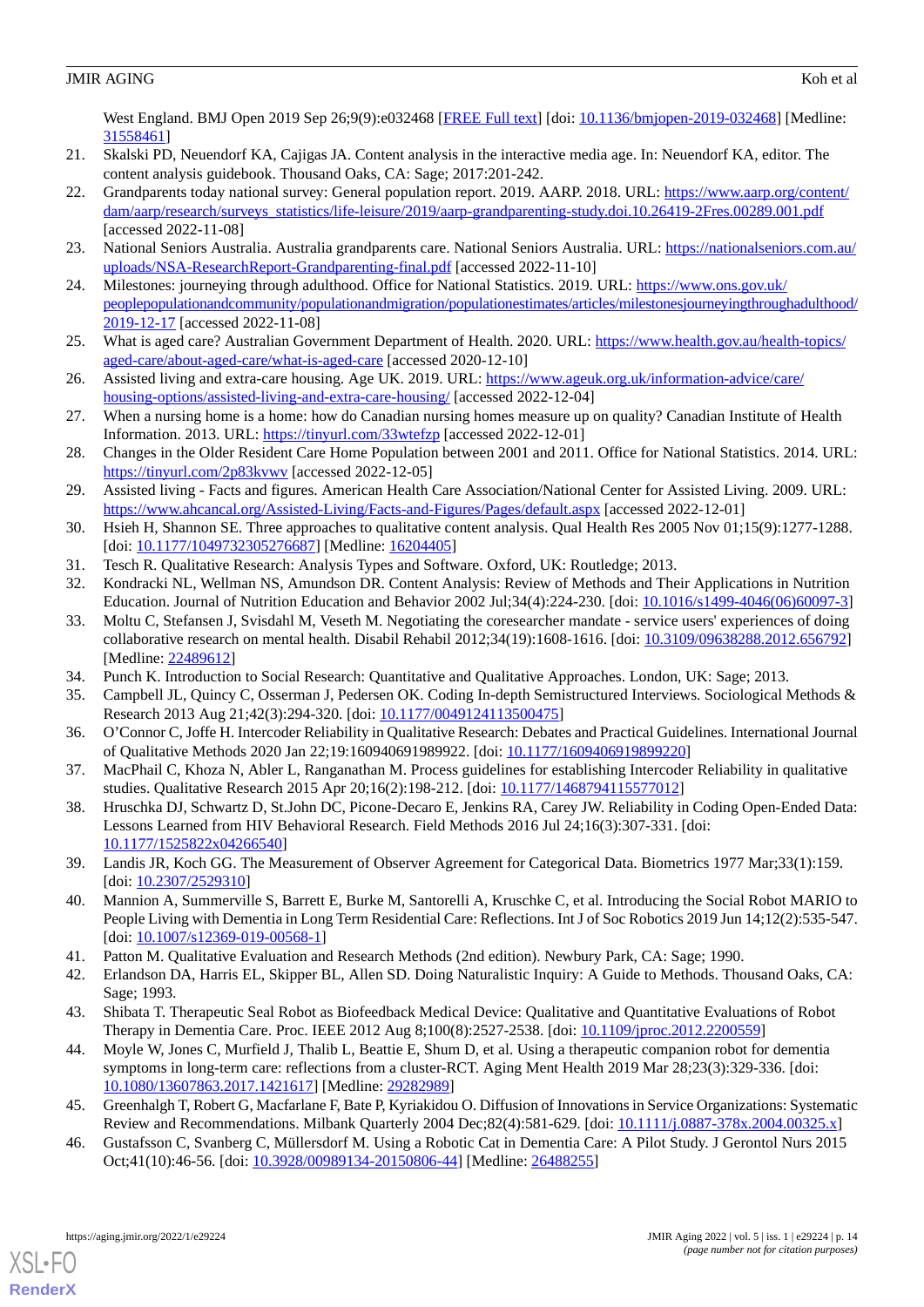- <span id="page-14-0"></span>47. Libin A, Cohen-Mansfield J. Therapeutic robocat for nursing home residents with dementia: preliminary inquiry. Am J Alzheimers Dis Other Demen 2004 Jun 30;19(2):111-116 [\[FREE Full text\]](https://journals.sagepub.com/doi/10.1177/153331750401900209?url_ver=Z39.88-2003&rfr_id=ori:rid:crossref.org&rfr_dat=cr_pub%3dpubmed) [doi: [10.1177/153331750401900209](http://dx.doi.org/10.1177/153331750401900209)] [Medline: [15106392](http://www.ncbi.nlm.nih.gov/entrez/query.fcgi?cmd=Retrieve&db=PubMed&list_uids=15106392&dopt=Abstract)]
- <span id="page-14-2"></span><span id="page-14-1"></span>48. Jung MM, van der Leij L, Kelders SM. An Exploration of the Benefits of an Animallike Robot Companion with More Advanced Touch Interaction Capabilities for Dementia Care. Front. ICT 2017 Jun 26;4:1-9. [doi: [10.3389/fict.2017.00016](http://dx.doi.org/10.3389/fict.2017.00016)]
- 49. Moyle W, Bramble M, Jones C, Murfield J. "She Had a Smile on Her Face as Wide as the Great Australian Bite": A Qualitative Examination of Family Perceptions of a Therapeutic Robot and a Plush Toy. Gerontologist 2019 Jan 09;59(1):177-185. [doi: [10.1093/geront/gnx180](http://dx.doi.org/10.1093/geront/gnx180)] [Medline: [29165558\]](http://www.ncbi.nlm.nih.gov/entrez/query.fcgi?cmd=Retrieve&db=PubMed&list_uids=29165558&dopt=Abstract)
- <span id="page-14-4"></span><span id="page-14-3"></span>50. Shibata T, Wada K. Robot therapy: a new approach for mental healthcare of the elderly - a mini-review. Gerontology 2011;57(4):378-386 [[FREE Full text](https://www.karger.com?DOI=10.1159/000319015)] [doi: [10.1159/000319015\]](http://dx.doi.org/10.1159/000319015) [Medline: [20639620\]](http://www.ncbi.nlm.nih.gov/entrez/query.fcgi?cmd=Retrieve&db=PubMed&list_uids=20639620&dopt=Abstract)
- <span id="page-14-5"></span>51. Clinical practice guidelines and principles of care for people with dementia. Australian Government National Health and Medical Research Council. 2016. URL: [https://www.clinicalguidelines.gov.au/portal/2503/](https://www.clinicalguidelines.gov.au/portal/2503/clinical-practice-guidelines-and-principles-care-people-dementia) [clinical-practice-guidelines-and-principles-care-people-dementia](https://www.clinicalguidelines.gov.au/portal/2503/clinical-practice-guidelines-and-principles-care-people-dementia) [accessed 2020-12-01]
- <span id="page-14-6"></span>52. Smebye KL, Kirkevold M, Engedal K. How do persons with dementia participate in decision making related to health and daily care? a multi-case study. BMC Health Serv Res 2012 Aug 07;12(1):241-212 [\[FREE Full text\]](https://bmchealthservres.biomedcentral.com/articles/10.1186/1472-6963-12-241) [doi: [10.1186/1472-6963-12-241\]](http://dx.doi.org/10.1186/1472-6963-12-241) [Medline: [22870952\]](http://www.ncbi.nlm.nih.gov/entrez/query.fcgi?cmd=Retrieve&db=PubMed&list_uids=22870952&dopt=Abstract)
- <span id="page-14-8"></span><span id="page-14-7"></span>53. Gallagher A, Li S, Wainwright P, Jones IR, Lee D. Dignity in the care of older people - a review of the theoretical and empirical literature. BMC Nurs 2008 Jul 11;7(1):11-12 [\[FREE Full text](https://bmcnurs.biomedcentral.com/articles/10.1186/1472-6955-7-11)] [doi: [10.1186/1472-6955-7-11\]](http://dx.doi.org/10.1186/1472-6955-7-11) [Medline: [18620561\]](http://www.ncbi.nlm.nih.gov/entrez/query.fcgi?cmd=Retrieve&db=PubMed&list_uids=18620561&dopt=Abstract)
- 54. Kitwood T. Dementia Reconsidered: The Person Comes First. Berkshire, UK: Open University Press; 1997.
- <span id="page-14-9"></span>55. Birks M, Bodak M, Barlas J, Harwood J, Pether M. Robotic Seals as Therapeutic Tools in an Aged Care Facility: A Qualitative Study. J Aging Res 2016;2016:8569602-8569606 [[FREE Full text](https://doi.org/10.1155/2016/8569602)] [doi: [10.1155/2016/8569602\]](http://dx.doi.org/10.1155/2016/8569602) [Medline: [27990301](http://www.ncbi.nlm.nih.gov/entrez/query.fcgi?cmd=Retrieve&db=PubMed&list_uids=27990301&dopt=Abstract)]
- <span id="page-14-10"></span>56. Chang W, Sabanovic S. Interaction expands function: Social shaping of the therapeutic robot PARO in a nursing home. 2015 Presented at: 10th ACM/IEEE International Conference on Human-Robot Interaction (HRI); March 2-5, 2015; Portland, OR. [doi: [10.1145/2696454.2696472\]](http://dx.doi.org/10.1145/2696454.2696472)
- <span id="page-14-11"></span>57. Martin F, Turner A, Wallace LM, Choudhry K, Bradbury N. Perceived barriers to self-management for people with dementia in the early stages. Dementia (London) 2013 Jul 15;12(4):481-493. [doi: [10.1177/1471301211434677\]](http://dx.doi.org/10.1177/1471301211434677) [Medline: [24336956\]](http://www.ncbi.nlm.nih.gov/entrez/query.fcgi?cmd=Retrieve&db=PubMed&list_uids=24336956&dopt=Abstract)
- 58. Orsulic-Jeras S, Judge K, Camp C. Montessori-based activities for long-term care residents with advanced dementia: effects on engagement and affect. Gerontologist 2000 Feb;40(1):107-111. [doi: [10.1093/geront/40.1.107\]](http://dx.doi.org/10.1093/geront/40.1.107) [Medline: [10750318\]](http://www.ncbi.nlm.nih.gov/entrez/query.fcgi?cmd=Retrieve&db=PubMed&list_uids=10750318&dopt=Abstract)
- 59. Engelman K, Altus D, Mathews R. Increasing engagement in daily activities by older adults with dementia. Journal of Applied Behavior Analysis 1999;32(1):107-110. [doi: [10.1901/jaba.1999.32-107\]](http://dx.doi.org/10.1901/jaba.1999.32-107)
- 60. Bennett S, Laver K, Voigt-Radloff S, Letts L, Clemson L, Graff M, et al. Occupational therapy for people with dementia and their family carers provided at home: a systematic review and meta-analysis. BMJ Open 2019 Nov 11;9(11):e026308 [[FREE Full text](https://bmjopen.bmj.com/lookup/pmidlookup?view=long&pmid=31719067)] [doi: [10.1136/bmjopen-2018-026308](http://dx.doi.org/10.1136/bmjopen-2018-026308)] [Medline: [31719067](http://www.ncbi.nlm.nih.gov/entrez/query.fcgi?cmd=Retrieve&db=PubMed&list_uids=31719067&dopt=Abstract)]
- <span id="page-14-13"></span><span id="page-14-12"></span>61. Stav W, Hallenen T, Lane J, Arbesman M. Systematic review of occupational engagement and health outcomes among community-dwelling older adults. Am J Occup Ther 2012;66(3):301-310. [doi: [10.5014/ajot.2012.003707\]](http://dx.doi.org/10.5014/ajot.2012.003707) [Medline: [22549595](http://www.ncbi.nlm.nih.gov/entrez/query.fcgi?cmd=Retrieve&db=PubMed&list_uids=22549595&dopt=Abstract)]
- <span id="page-14-14"></span>62. Dröes RM, Chattat R, Diaz A, Gove D, Graff M, Murphy K, INTERDEM sOcial Health Taskforce. Social health and dementia: a European consensus on the operationalization of the concept and directions for research and practice. Aging Ment Health 2017 Jan 21;21(1):4-17. [doi: [10.1080/13607863.2016.1254596\]](http://dx.doi.org/10.1080/13607863.2016.1254596) [Medline: [27869503\]](http://www.ncbi.nlm.nih.gov/entrez/query.fcgi?cmd=Retrieve&db=PubMed&list_uids=27869503&dopt=Abstract)
- <span id="page-14-15"></span>63. Fyrand L. Reciprocity: A Predictor of Mental Health and Continuity in Elderly People's Relationships? A Review. Curr Gerontol Geriatr Res 2010:1-13 [[FREE Full text](https://doi.org/10.1155/2010/340161)] [doi: [10.1155/2010/340161\]](http://dx.doi.org/10.1155/2010/340161) [Medline: [20871667](http://www.ncbi.nlm.nih.gov/entrez/query.fcgi?cmd=Retrieve&db=PubMed&list_uids=20871667&dopt=Abstract)]
- <span id="page-14-16"></span>64. Wood L, Giles-Corti B, Bulsara M. The pet connection: pets as a conduit for social capital? Soc Sci Med 2005 Sep;61(6):1159-1173. [doi: [10.1016/j.socscimed.2005.01.017](http://dx.doi.org/10.1016/j.socscimed.2005.01.017)] [Medline: [15970228\]](http://www.ncbi.nlm.nih.gov/entrez/query.fcgi?cmd=Retrieve&db=PubMed&list_uids=15970228&dopt=Abstract)
- <span id="page-14-17"></span>65. Iacono I, Martiditors. Narratives and emotions in seniors affected by dementia: A comparative study using a robot and a toy. 2016 Presented at: RO-MAN 2016: 25th IEEE International Symposium on Robot and Human Interactive Communication; August 26-31, 2016; New York, NY. [doi: [10.1109/roman.2016.7745149](http://dx.doi.org/10.1109/roman.2016.7745149)]
- <span id="page-14-19"></span><span id="page-14-18"></span>66. Moyle W, Jones CJ, Murfield JE, Thalib L, Beattie ER, Shum DK, et al. Use of a Robotic Seal as a Therapeutic Tool to Improve Dementia Symptoms: A Cluster-Randomized Controlled Trial. J Am Med Dir Assoc 2017 Sep 01;18(9):766-773 [[FREE Full text](https://linkinghub.elsevier.com/retrieve/pii/S1525-8610(17)30189-5)] [doi: [10.1016/j.jamda.2017.03.018\]](http://dx.doi.org/10.1016/j.jamda.2017.03.018) [Medline: [28780395\]](http://www.ncbi.nlm.nih.gov/entrez/query.fcgi?cmd=Retrieve&db=PubMed&list_uids=28780395&dopt=Abstract)
- 67. Pu L, Moyle W, Jones C. How people with dementia perceive a therapeutic robot called PARO in relation to their pain and mood: A qualitative study. J Clin Nurs 2020 Feb 02;29(3-4):437-446. [doi: [10.1111/jocn.15104\]](http://dx.doi.org/10.1111/jocn.15104) [Medline: [31738463\]](http://www.ncbi.nlm.nih.gov/entrez/query.fcgi?cmd=Retrieve&db=PubMed&list_uids=31738463&dopt=Abstract)
- 68. Robinson H, MacDonald BA, Kerse N, Broadbent E. Suitability of healthcare robots for a dementia unit and suggested improvements. J Am Med Dir Assoc 2013 Jan;14(1):34-40. [doi: [10.1016/j.jamda.2012.09.006](http://dx.doi.org/10.1016/j.jamda.2012.09.006)] [Medline: [23098418\]](http://www.ncbi.nlm.nih.gov/entrez/query.fcgi?cmd=Retrieve&db=PubMed&list_uids=23098418&dopt=Abstract)
- 69. Opdebeeck C, Katsaris MA, Martyr A, Lamont RA, Pickett JA, Rippon I, et al. What Are the Benefits of Pet Ownership and Care Among People With Mild-to-Moderate Dementia? Findings From the IDEAL programme. J Appl Gerontol 2021 Nov 07;40(11):1559-1567 [[FREE Full text\]](https://journals.sagepub.com/doi/10.1177/0733464820962619?url_ver=Z39.88-2003&rfr_id=ori:rid:crossref.org&rfr_dat=cr_pub%3dpubmed) [doi: [10.1177/0733464820962619](http://dx.doi.org/10.1177/0733464820962619)] [Medline: [33025847](http://www.ncbi.nlm.nih.gov/entrez/query.fcgi?cmd=Retrieve&db=PubMed&list_uids=33025847&dopt=Abstract)]